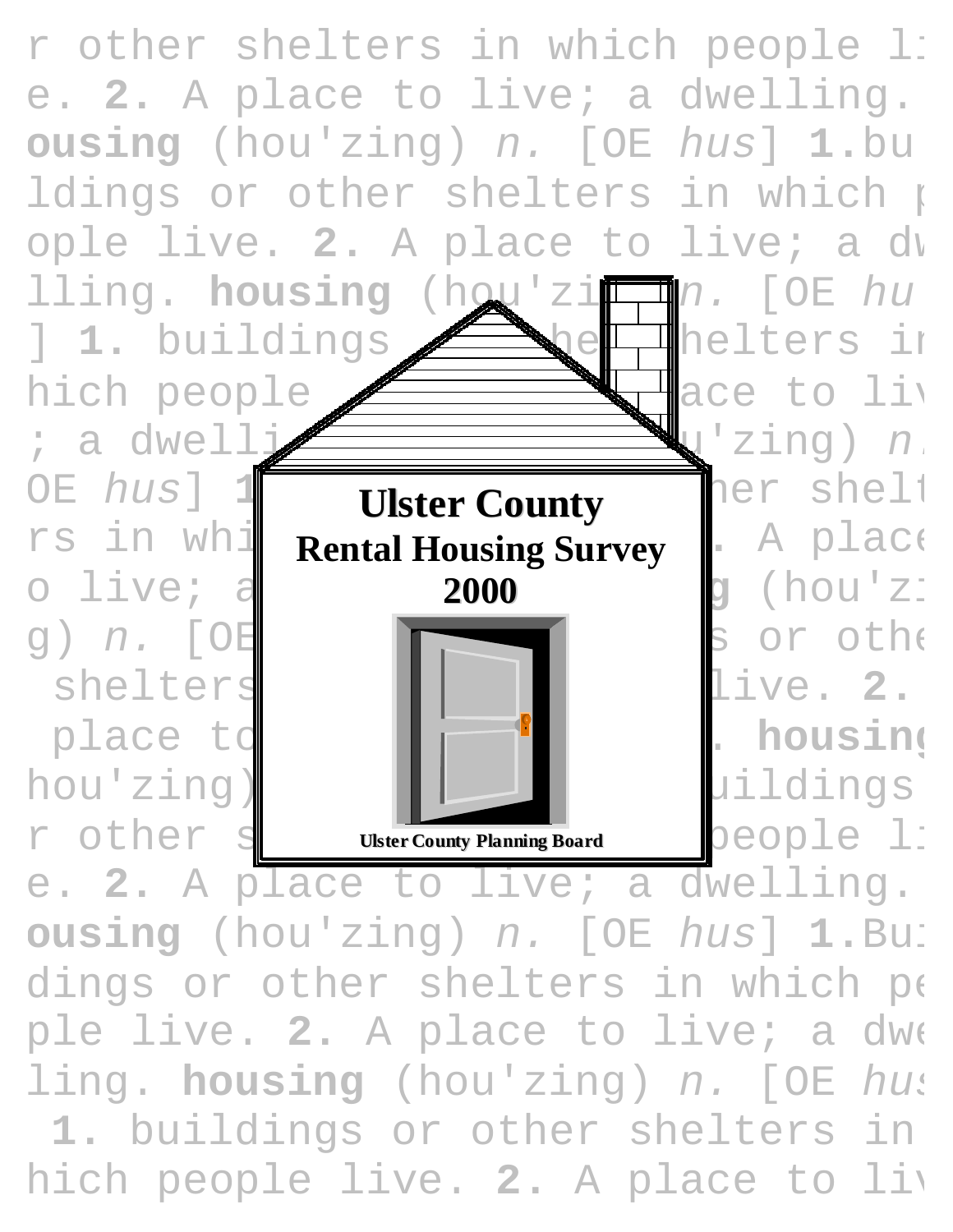# **Ulster County**

**Rental Housing Survey 2000**

#### **Acknowledgements**

Ulster County Apartment Owners and Managers Ulster County Local Assessors and their Staff Kathleen Maxwell and RUPCO Staff Rick Umble - Information Services Herb Hekler - Director, UCPB Dennis Doyle - Principal Planner, UCPB Robert Leibowitz - Planner, UCPB Veronica Reck-Malkin - Administrative Aide, UCPB

Prepared by:

Virginia Craft Planning Technician Ulster County Planning Board

September 2000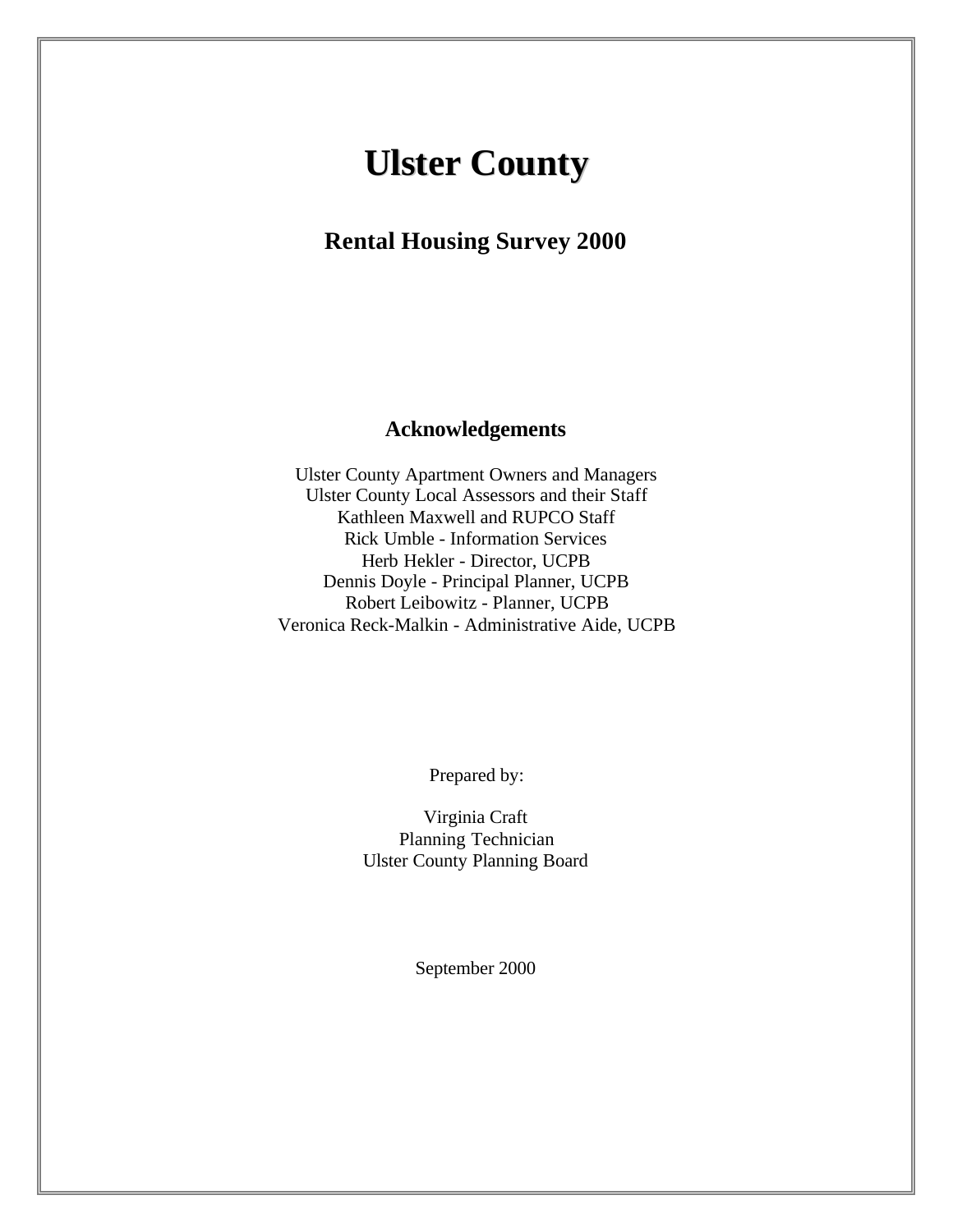

**Ulster County**

**PLANNING BOARD** 244 Fair Street, PO Box 1800 Kingston, N.Y. 12402-0080 **Herbert Hekler, AICP, Director** 

# Ulster County Rental Housing Survey 2000

The Ulster County Planning Board is pleased to announce the release of the third edition of the *Ulster County Rental Housing Survey*. According to 1990 census data, 30.8% of Ulster County's occupied housing units are rental units. It is incumbent upon us then to give attention to the rental housing market.

The Board would like to express its appreciation to those that took the time to participate in the survey and welcomes any questions or comments from those who have concerns with regard to rental housing in Ulster County.

Sincerely,

Herbert Hekler, Director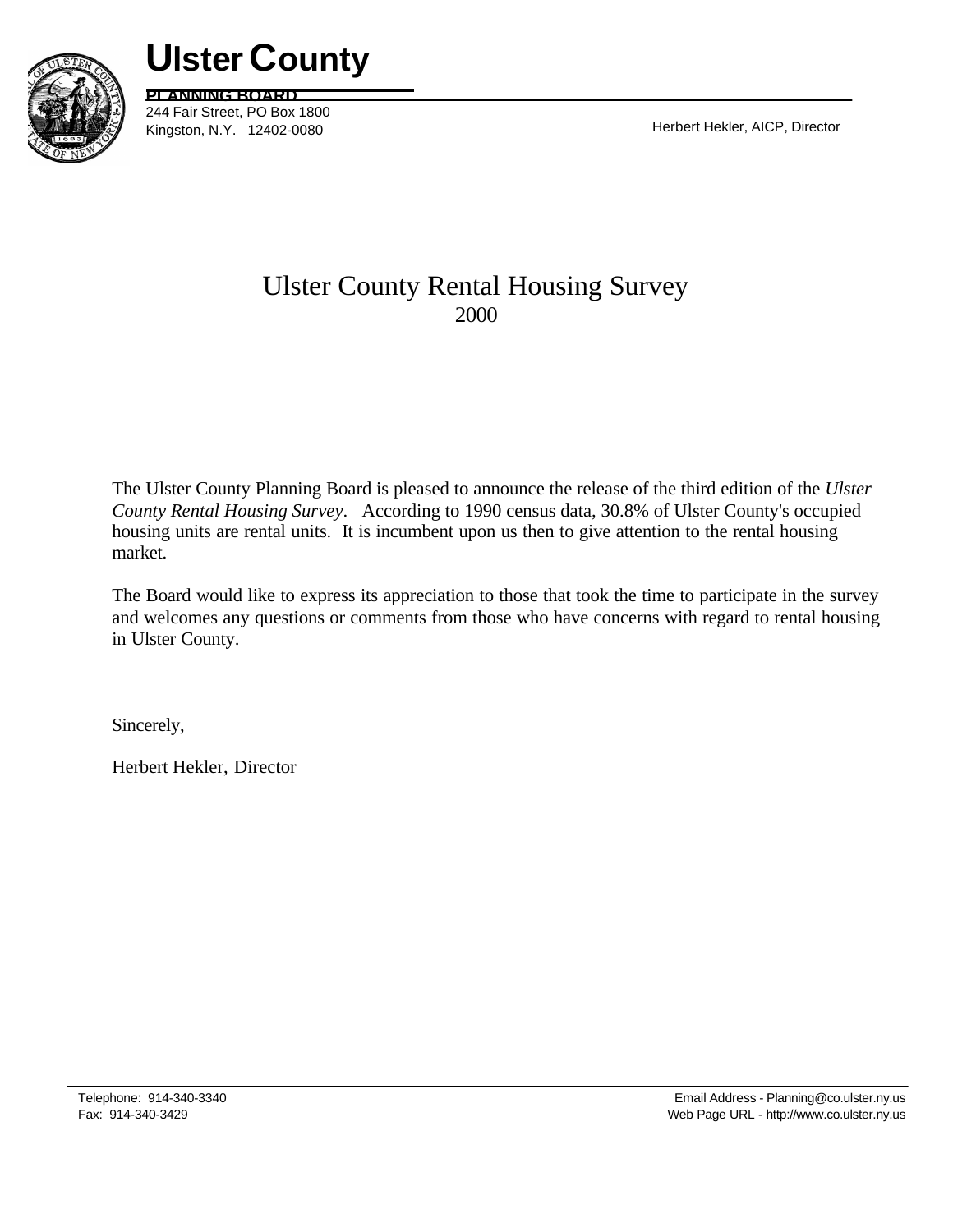*A house is a home when it shelters the body and comforts the soul.*

*Phillip Moffitt "Everyman's Xanadu" 1986*

# **Table of Contents**

| Introduction                              | $p_{\cdot}$ |
|-------------------------------------------|-------------|
| Methodology                               | p.          |
| <b>Non-Subsidized Apartment Complexes</b> | p. 2        |
| Multi-family Units                        | p. 7        |
| <b>Subsidized Apartments</b>              | p. $10$     |
| Comments                                  | p. 14       |
| Appendix                                  | $I - IV$    |
|                                           |             |



**134 Hunter St. - Kingston**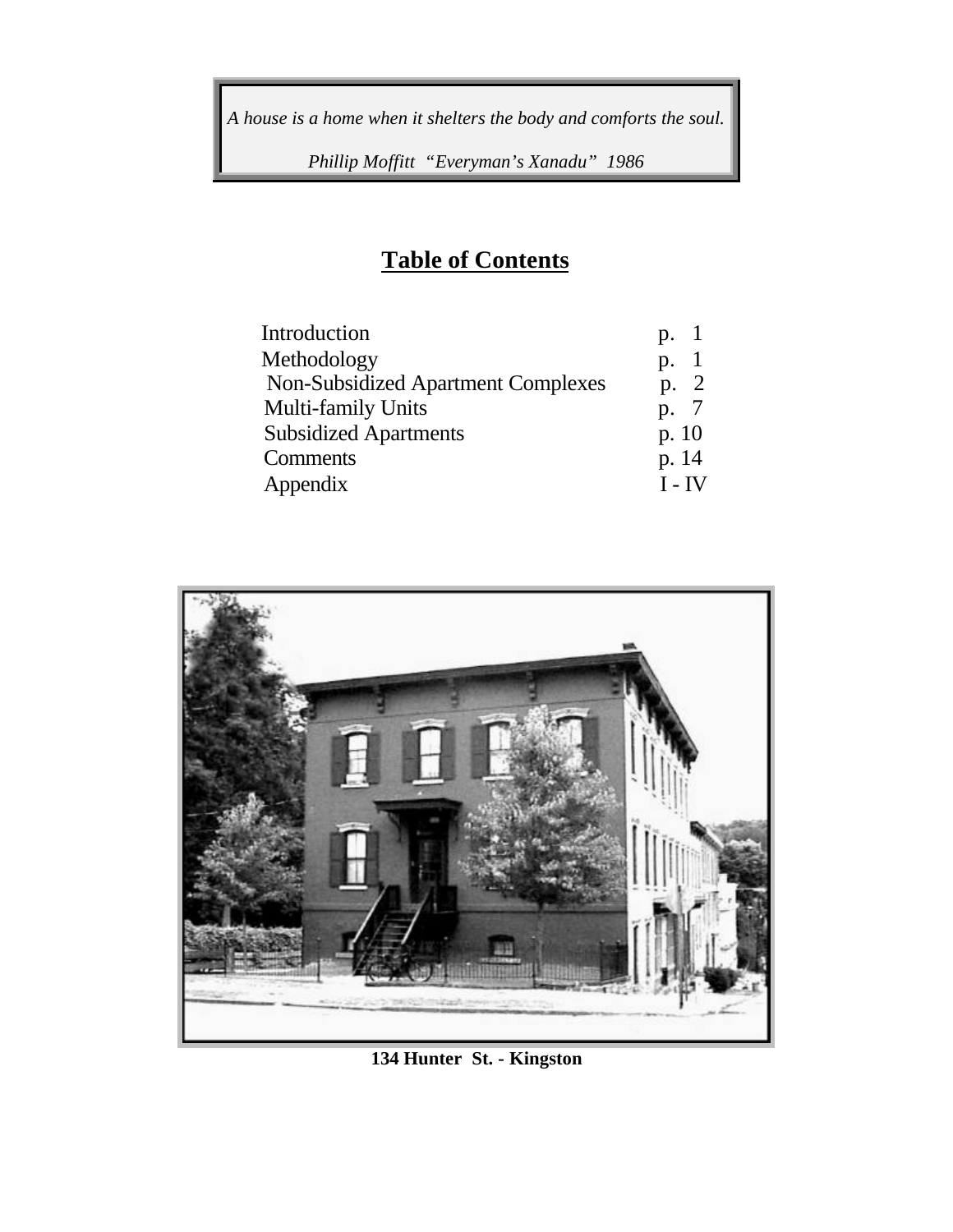#### <span id="page-4-0"></span>**Introduction**

Welcome to the third publication of the Ulster County Rental Housing Survey. It is the intention of this report to provide fundamental information about the rental housing market in Ulster County. The survey will focus on the supply, cost and affordability of rental units within the County. Three types of rental housing units will be considered: Apartment Complex Units, Multi-Family Units and Subsidized Housing Units.

### **Methodology**

Apartment complex results are based on responses to the Ulster County Rental Housing Survey questionnaire. In the previous two surveys, the questionnaire was sent to a list of apartment complexes compiled from the Ulster County phone book. This year, municipal assessors were asked to add to the existing list of apartment complexes. Thanks to the assessors, questionnaires were sent to 34 additional apartment complexes.

The survey asked complex owners/managers to provide the following information: total number of units, number of units by bedroom count, the average rent for each apartment size category, the type of utilities included in the rent, the number of vacancies in each apartment size category, waiting list information and the number and type of any units set aside for senior citizens or disabled persons.

The response rate for the survey this year was 63.6%. This is an increase from previous years' rates of 53.1% and 56.7%. A total of 42 complexes responded to the survey. The remaining 24 complexes either failed to respond to the questionnaire or declined to participate.

 Multi-Family unit results are based on information contained in the Rural Ulster Preservation Company Rent Reasonableness Comp. Log. The log is compiled chiefly from advertisements of available rental units from The Kingston Freeman and the Woodstock Times**.** A small percentage of the listings are called in to RUPCO by landlords or rental agents.

 The Comp. Log lists the following information for each rental unit: number of bedrooms, rent amount, type of utilities included, building type, location, contact phone number, date available and the source of the available unit information.

Subsidized unit information is derived from responses to the Ulster County Housing Survey Questionnaire. Questionnaires were sent to subsidized housing providers on RUPCO's Subsidized Housing List for 2000. Subsidized housing providers were asked for the following information: total number of subsidized units, the number of units by unit size, tenant income limits, type of utilities included and whether there are any target populations served or units specifically set aside for target populations. Vacancy rate and waiting list information was also requested.

Rental amounts for subsidized units vary due to the fact that rents are often based on a percentage of income and/or family size. As a consequence, average rent amounts for subsidized units have not been reported.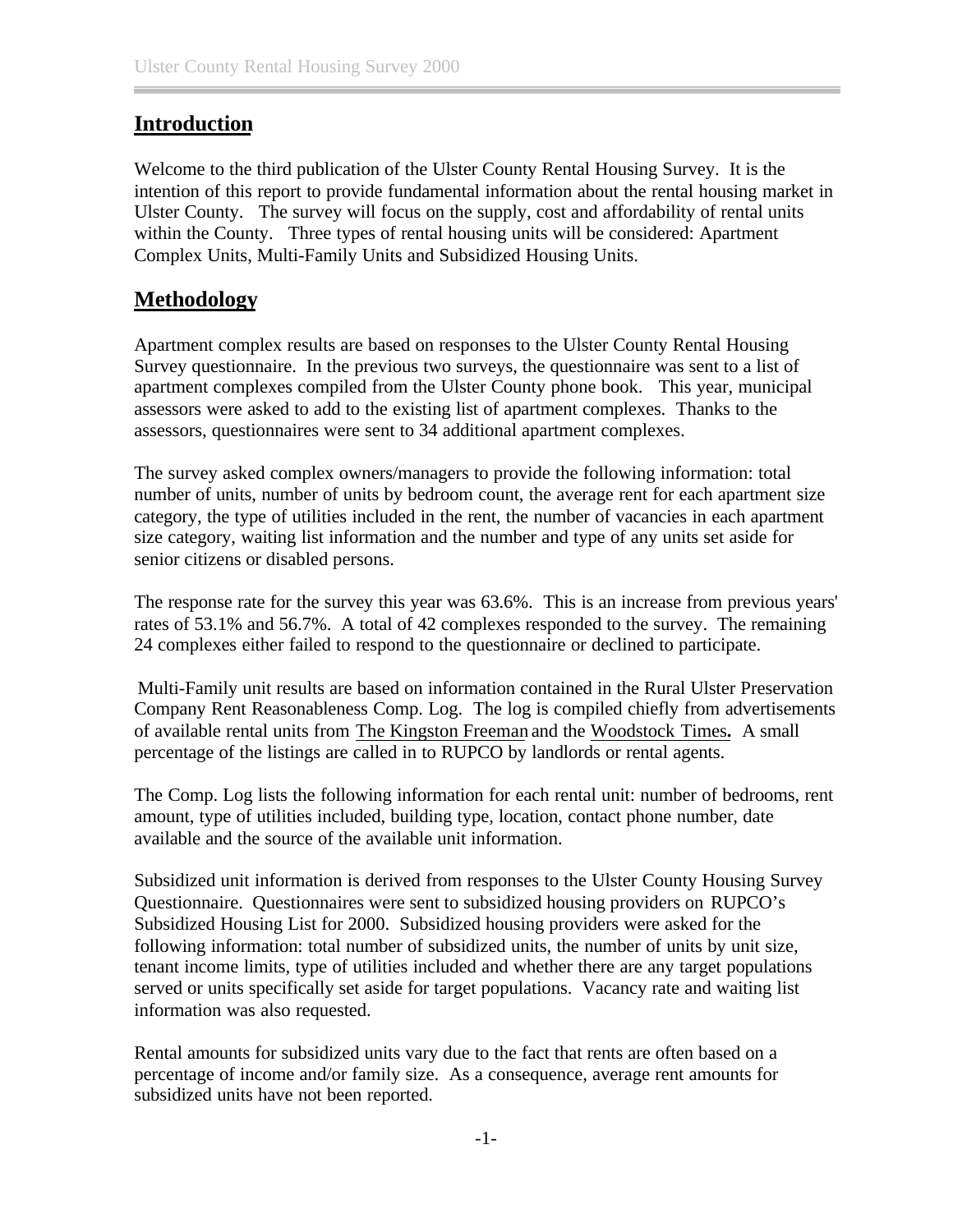### <span id="page-5-0"></span>**Non-Subsidized Apartment Complex Units**

For the purpose of this report, an Apartment Complex has been defined as "ten or more apartments on a single lot/location regardless of the number of structures."

|                           | <b>Non-Subsidized Apartment Complexes</b> |                |                |       |                |              |  |  |  |  |  |
|---------------------------|-------------------------------------------|----------------|----------------|-------|----------------|--------------|--|--|--|--|--|
| by Municipality/Unit Size |                                           |                |                |       |                |              |  |  |  |  |  |
| <b>Municipality</b>       | <b>Total Units</b>                        | <b>Studio</b>  | $1$ BR         | 2 BR  | 3 BR           | Other        |  |  |  |  |  |
| Ellenville                | $\mathbf{1}$                              |                |                | 1     |                |              |  |  |  |  |  |
| Esopus                    | 206                                       | 6              | 98             | 102   |                |              |  |  |  |  |  |
| Gardiner                  | 19                                        | 1              | 5              | 5     | $\overline{8}$ |              |  |  |  |  |  |
| Kingston                  | 884                                       | 15             | 366            | 402   | 48             | 53           |  |  |  |  |  |
| Lloyd                     | 76                                        | 1              | 55             | 20    |                |              |  |  |  |  |  |
| Marbletown                | 46                                        |                | 16             | 22    | $\overline{8}$ |              |  |  |  |  |  |
| Marlborough               | 17                                        | 17             |                |       |                |              |  |  |  |  |  |
| <b>New Paltz</b>          | 600                                       | 46             | 285            | 267   | 1              | 1            |  |  |  |  |  |
| Plattekill                | 60                                        | $\overline{2}$ | 18             | 33    | $\overline{6}$ | 1            |  |  |  |  |  |
| Rosendale                 | 35                                        | $\overline{2}$ | 14             | 15    | 3              | $\mathbf{1}$ |  |  |  |  |  |
| Saugerties                | 97                                        | 5              | 54             | 33    | 5              |              |  |  |  |  |  |
| Shandaken                 | $\overline{14}$                           | $\overline{3}$ | $\overline{6}$ | 5     |                |              |  |  |  |  |  |
| Ulster                    | 231                                       |                | 99             | 77    | 9              | 46           |  |  |  |  |  |
|                           |                                           |                |                |       |                |              |  |  |  |  |  |
| <b>Total</b>              | 2286                                      | 98             | 1016           | 982   | 88             | 102          |  |  |  |  |  |
| % of Total                |                                           | 4.3%           | 44.4%          | 43.0% | 3.8%           | 4.5%         |  |  |  |  |  |

Distribution of apartments by unit size reveals that 91.7% of the apartment units have two or less bedrooms. Only 3.8% of the units have three bedrooms. A total of 102 units or 4.5% of the units have been included in a category entitled "other". This category includes units with more than three bedrooms; units of varying size that have additional living space such as a den and townhouse units.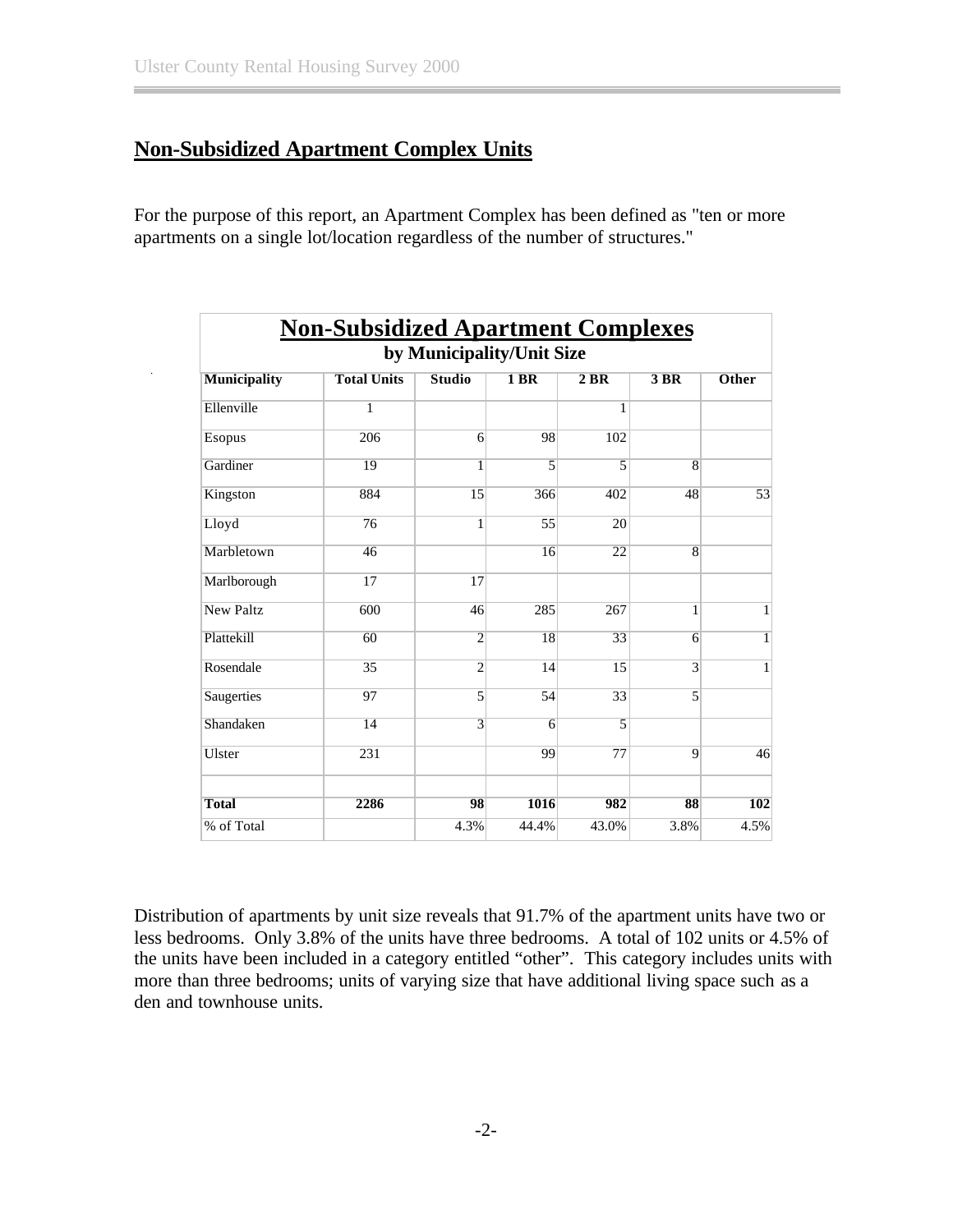

**Colonial Hills Apartments - Kingston**

Apartment complex units in Ulster County are concentrated in the City of Kingston (884 units), Town of Ulster (231), Town of Esopus (206 units) and the Village of New Paltz (600 units). A total of 84.0% of the units in the response sample are located within these four municipalities, yet these four municipalities comprise only 28.9% of the total county population according to 1998 census estimates.

|                                               | <b>Non-Subsidized Apartment Complexes</b> |            |  |                     |              |              |  |  |  |  |  |
|-----------------------------------------------|-------------------------------------------|------------|--|---------------------|--------------|--------------|--|--|--|--|--|
| <b>Distribution of Apartments by Location</b> |                                           |            |  |                     |              |              |  |  |  |  |  |
| <b>Municipality</b>                           | <b>Units</b>                              | Percentage |  | <b>Municipality</b> | <b>Units</b> | <b>Units</b> |  |  |  |  |  |
| Ellenville                                    |                                           | 0.0004     |  | New Paltz           | 600          | 26.2%        |  |  |  |  |  |
| <b>Esopus</b>                                 | 206                                       | $9.0\%$    |  | Plattekill          | 60           | 2.6%         |  |  |  |  |  |
| Gardiner                                      | 19                                        | 0.8%       |  | Rosendale           | 35           | 1.5%         |  |  |  |  |  |
| Kingston                                      | 884                                       | 38.7%      |  | Saugerties          | 97           | 4.2%         |  |  |  |  |  |
| Lloyd                                         | 76                                        | 3.3%       |  | Shandaken           | 14           | 0.6%         |  |  |  |  |  |
| Marbletown                                    | 46                                        | 2.0%       |  | Ulster              | 231          | 10.1%        |  |  |  |  |  |
| Marlborough                                   | 17                                        | $0.7\%$    |  | <b>Total Units</b>  | 2286         |              |  |  |  |  |  |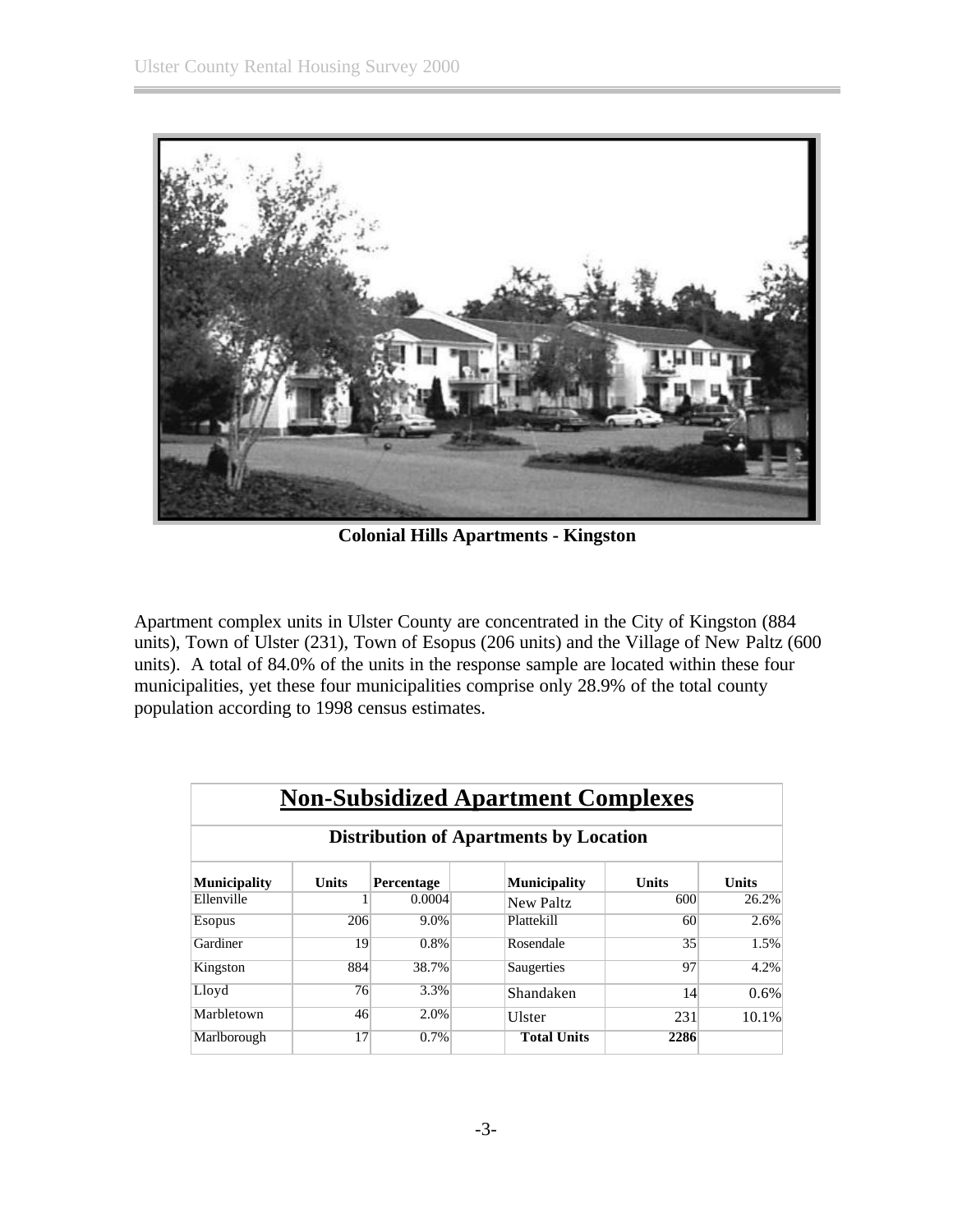Survey participants were asked to report the type of utilities included with the rent. This data may be reviewed in the appendix. Average rent values, however, were calculated without regard to the number or type of utilities included.

| <b>Non-Subsidized Apartment Complexes</b>     |                    |                |         |         |        |  |  |  |  |  |  |
|-----------------------------------------------|--------------------|----------------|---------|---------|--------|--|--|--|--|--|--|
| <b>Average Rent by Municipality/Unit Size</b> |                    |                |         |         |        |  |  |  |  |  |  |
| <b>Municipality</b>                           | <b>Total Units</b> | <b>Studios</b> | 1 Bdrm. | 2 Bdrm. | 3 Bdrm |  |  |  |  |  |  |
| Ellenville                                    | $\overline{1}$     |                |         | \$1053  |        |  |  |  |  |  |  |
| Esopus                                        | 206                | \$425          | \$697   | \$860   |        |  |  |  |  |  |  |
| Gardiner                                      | 19                 | \$375          | \$480   | \$670   | \$700  |  |  |  |  |  |  |
| Kingston                                      | 884                | \$390          | \$595   | \$688   | \$781  |  |  |  |  |  |  |
| Lloyd                                         | 76                 | \$475          | \$519   | \$733   |        |  |  |  |  |  |  |
| Marbletown                                    | 46                 |                | \$515   | \$650   | \$725  |  |  |  |  |  |  |
| Marlborough                                   | 17                 | \$650          |         |         |        |  |  |  |  |  |  |
| <b>New Paltz</b>                              | 600                | \$511          | \$636   | \$749   | \$775  |  |  |  |  |  |  |
| Plattekill                                    | 60                 | \$500          | \$558   | \$681   | \$845  |  |  |  |  |  |  |
| Rosendale                                     | $\overline{35}$    | \$400          | \$525   | \$625   | \$700  |  |  |  |  |  |  |
| Saugerties                                    | 97                 | \$380          | \$480   | \$542   | \$588  |  |  |  |  |  |  |
| Shandaken                                     | $\overline{14}$    | \$340          | \$467   | \$500   |        |  |  |  |  |  |  |
| Ulster                                        | 231                |                | \$569   | \$690   | \$845  |  |  |  |  |  |  |
| TotalUnits/Avg.Rent*                          | 2265               | \$495          | \$599   | \$716   | \$766  |  |  |  |  |  |  |
| <b>Median Rent</b>                            |                    | \$485          | \$604   | \$710   | \$750  |  |  |  |  |  |  |

 \* Average rent was calculated by multiplying the average rent for each municipality/apt. category by the number of units for each municipality/apt.category, totaling these and dividing by the total number of units. This is a weighted average; not simply an average of each municipality's average rents.

Based on the sample's data, New Paltz and Esopus exhibit the highest average rents. No municipality, however, has the highest rent in every apartment size category. Shandaken and Saugerties have the lowest average rents. Shandaken has the lowest average rent for each apartment category.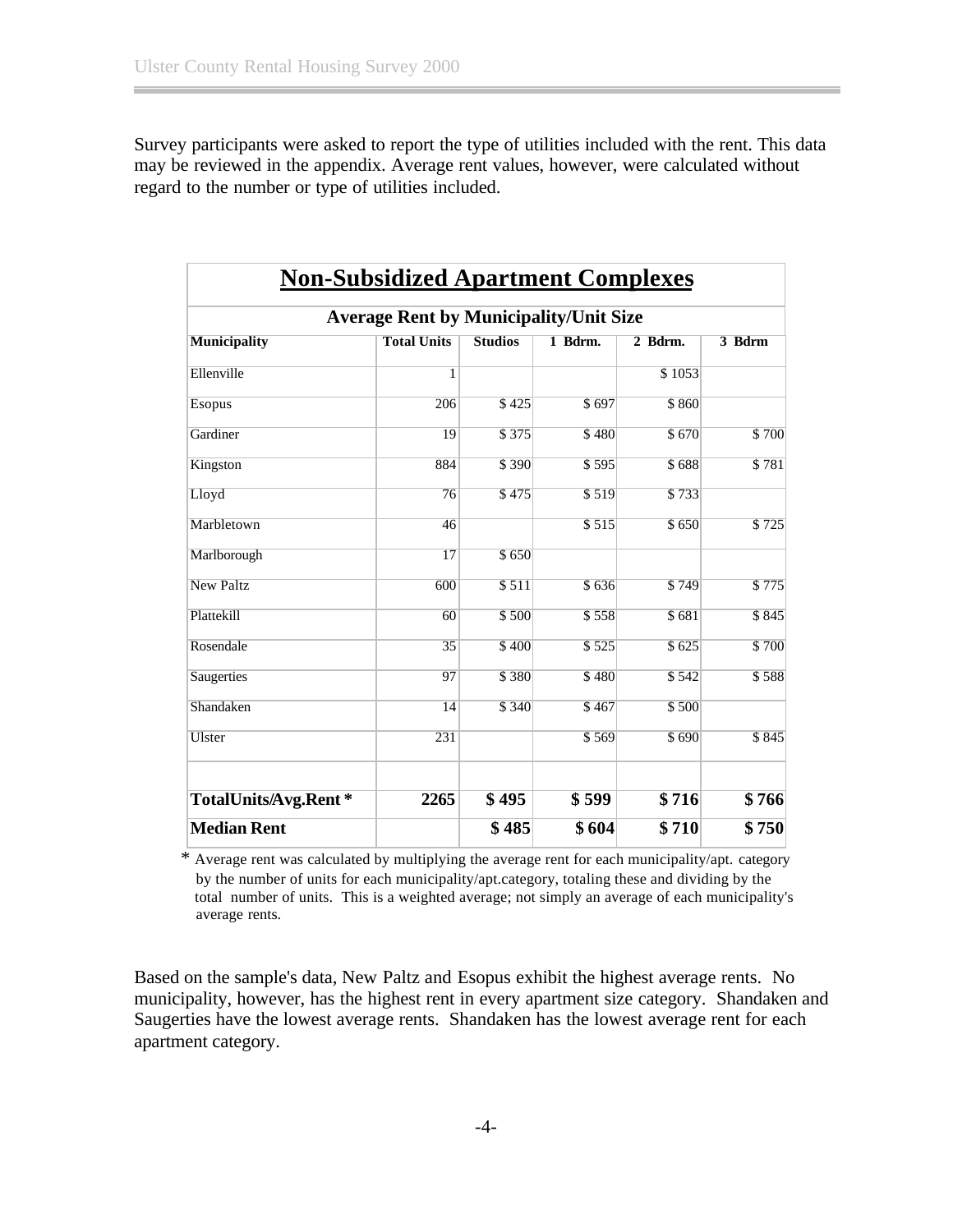Housing professionals advise that spending in excess of 30% of gross income on housing costs is evidence of a housing cost burden. The following chart shows the income required to afford an apartment at the average rents in the survey assuming that average rent represents 30% of household income.

|                  | <b>Non-Subsidized Apartment Complexes</b> |       |       |                       |                       |                                   |  |  |  |  |
|------------------|-------------------------------------------|-------|-------|-----------------------|-----------------------|-----------------------------------|--|--|--|--|
|                  | <b>Average Rents</b>                      |       |       |                       |                       |                                   |  |  |  |  |
| <b>Unit Size</b> | 1997                                      | 1998  | 2000  | % Change<br>1998-2000 | % Change<br>1997-2000 | Current<br><b>Income Required</b> |  |  |  |  |
| <b>Studios</b>   | \$438                                     | \$500 | \$495 | $-1.0%$               | $+13.0%$              | \$19,800                          |  |  |  |  |
| 1-Bedroom        | \$544                                     | \$580 | \$599 | $+3.3%$               | $+10.1%$              | \$23960                           |  |  |  |  |
| 2-Bedroom        | \$653                                     | \$662 | \$716 | $+8.2%$               | $+9.6%$               | \$28,640                          |  |  |  |  |
| 3-Bedroom        | \$732                                     | \$739 | \$766 | $+3.7%$               | $+4.6%$               | \$30,640                          |  |  |  |  |

The income level required to support the rent for a studio apartment decreased by \$200 this year. One-bedroom units called for an additional \$760 of income, as compared to 1998. Apartment dwellers in the two-bedroom category had the largest increase according to the survey. These tenants had to earn an additional \$2,160 annually to keep pace with 1998 rental levels.



**Black Creek Apartments - Esopus**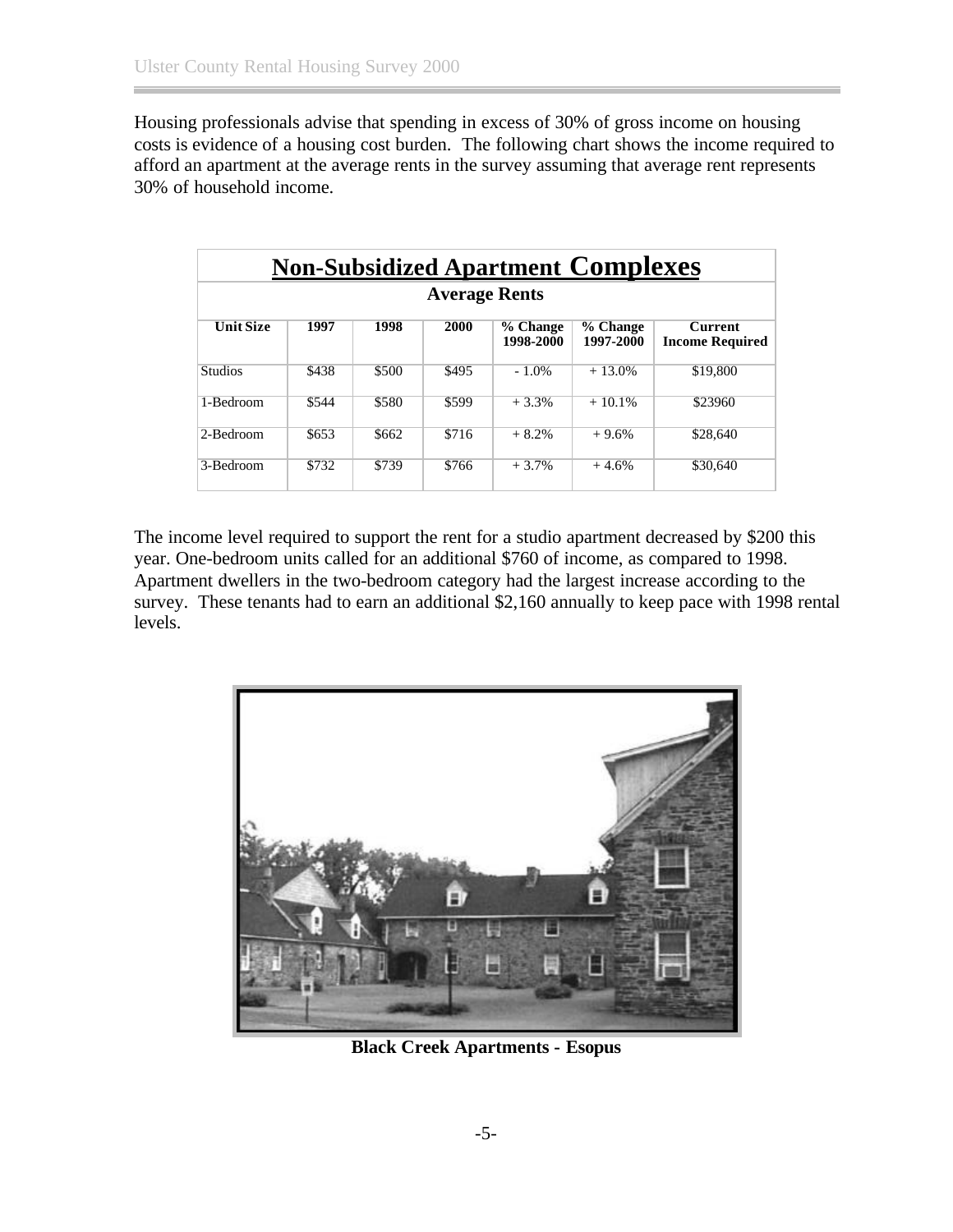|                                                   | <b>Non-Subsidized Apartment Complexes</b> |                |                                |                     |              |                |            |  |  |  |  |
|---------------------------------------------------|-------------------------------------------|----------------|--------------------------------|---------------------|--------------|----------------|------------|--|--|--|--|
| <b>Percentage of Vacant Units by Municipality</b> |                                           |                |                                |                     |              |                |            |  |  |  |  |
| <b>Municipality</b>                               | <b>Units</b>                              | $#$ Vacant     | $\frac{0}{0}$<br><b>Vacant</b> | <b>Municipality</b> | <b>Units</b> | $#$ Vacant     | $%$ Vacant |  |  |  |  |
| Esopus                                            | 206                                       |                | 0.4%                           | New Paltz           | 600          | 5              | 0.8%       |  |  |  |  |
| Ellenville                                        | 1                                         | $\Omega$       | $0.0\%$                        | Plattekill          | 60           | $\Omega$       | $0.0\%$    |  |  |  |  |
| Gardiner                                          | 19                                        | $\Omega$       | 0.0%                           | Rosendale           | 35           | $\Omega$       | $0.0\%$    |  |  |  |  |
| Kingston                                          | 884                                       | 34             | 3.8%                           | Saugerties          | 97           | $\overline{0}$ | $0.0\%$    |  |  |  |  |
| Lloyd                                             | 76                                        | $\Omega$       | $0.0\%$                        | Shandaken           | 14           | 1              | 7.1%       |  |  |  |  |
| Marbletown                                        | 46                                        | $\Omega$       | $0.0\%$                        | Ulster              | 231          | $\Omega$       | $0.0\%$    |  |  |  |  |
| Marlborough                                       | 17                                        | $\overline{3}$ | 17.6%                          |                     |              |                |            |  |  |  |  |
|                                                   |                                           |                |                                | Total               | 44           | 2286           | $1.9\%$    |  |  |  |  |

The overall vacancy rate for apartment complexes in the county responding to the survey in 2000 is 1.9% with 44 of 2,286 units vacant at the time of the survey. This is a reduction from the 1998 rate of 4.2% and the 1997 rate of 6.1%.

Vacant units at Broadway East Townhouses in the City of Kingston again accounted for the majority of the vacant units in the survey. Of the total vacant units, 45.5% are located at this complex. If Broadway East is excluded from the calculation, the vacancy rate falls to 1.1%. With or without Broadway East, the trend has been clearly moving downward, indicating a scarcity of available rental units (see chart below.)

Housing professionals typically recognize a vacancy rate of 5% as the benchmark of an optimally functioning housing market. This year's vacancy rate is less than one quarter of that. A low vacancy rate, while beneficial to landlords, restricts tenant choice and mobility.

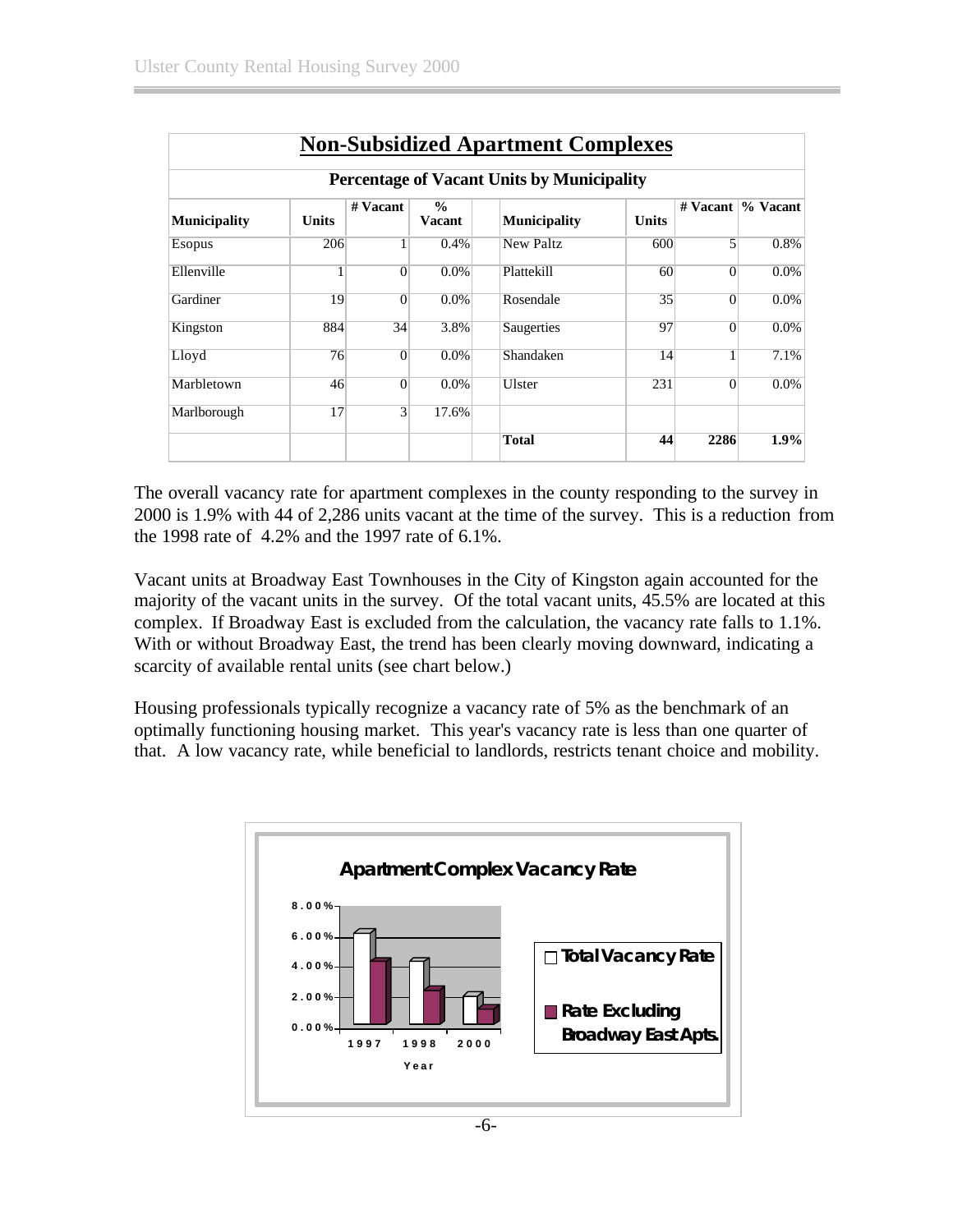#### <span id="page-10-0"></span>**Multi-Family Units**

 Multi-Family Units are rental units that were available for rent at the time that the survey was taken. Multi-Family Units may be apartments, mobile homes, row houses or single family detached houses. The data in the multi-family unit section is compiled from the March 2000 edition of the Rural Ulster Preservation Company's Rent Reasonableness Comp. Log. This represents approximately one month's available rentals.

The number of units in the multi-family sample in this year's survey decreased from 521 to 165 units. As the source of this data is obtained primarily from newspaper advertisements, this corroborates the evidence of a tightening rental market.

|                     | <b>Multi-Family Units</b> |                 |                |                                               |                |                |            |  |  |  |  |  |
|---------------------|---------------------------|-----------------|----------------|-----------------------------------------------|----------------|----------------|------------|--|--|--|--|--|
|                     |                           |                 |                | <b>Distribution by Municipality/Unit Size</b> |                |                |            |  |  |  |  |  |
| <b>Municipality</b> |                           | # Units Studios | <b>1 BR</b>    | $2$ BR                                        | 3 BR           | Other          | % of Total |  |  |  |  |  |
| Esopus              | 3                         | 1               | $\theta$       | 1                                             | 1              | $\theta$       | 1.8%       |  |  |  |  |  |
| Gardiner            | 3                         | $\theta$        | $\overline{3}$ | $\overline{0}$                                | $\theta$       | $\theta$       | 1.8%       |  |  |  |  |  |
| Hurley              | $\overline{4}$            | $\theta$        | $\overline{2}$ | $\overline{2}$                                | $\theta$       | $\theta$       | 2.4%       |  |  |  |  |  |
| Kingston            | 44                        | $\overline{4}$  | 20             | 14                                            | 6              | $\theta$       | 26.7%      |  |  |  |  |  |
| Lloyd               | 1                         | $\overline{0}$  | $\theta$       | $\mathbf{1}$                                  | $\overline{0}$ | $\theta$       | 0.6%       |  |  |  |  |  |
| Marbletown          | 5                         | 1               | $\theta$       | $\overline{3}$                                | 1              | $\theta$       | 3.0%       |  |  |  |  |  |
| Marlborough         | 1                         | $\theta$        | 1              | $\theta$                                      | $\overline{0}$ | $\overline{0}$ | 0.6%       |  |  |  |  |  |
| <b>New Paltz</b>    | 30                        | $\overline{4}$  | 10             | 10                                            | $\mathfrak{S}$ | 1              | 18.2%      |  |  |  |  |  |
| Olive               | 6                         | $\overline{2}$  | $\overline{2}$ | $\overline{c}$                                | $\overline{0}$ | $\theta$       | 3.6%       |  |  |  |  |  |
| Plattekill          | $\overline{4}$            | $\theta$        | $\overline{4}$ | $\theta$                                      | $\theta$       | $\theta$       | 2.4%       |  |  |  |  |  |
| Rosendale           | 10                        | $\theta$        | 1              | $\overline{4}$                                | 5              | $\theta$       | 6.1%       |  |  |  |  |  |
| Saugerties          | 25                        | $\overline{4}$  | 10             | 10                                            | 1              | $\overline{0}$ | 15.2%      |  |  |  |  |  |
| Shandaken           | 8                         | $\theta$        | $\overline{3}$ | 5                                             | $\theta$       | $\theta$       | 4.8%       |  |  |  |  |  |
| Shawangunk          | 1                         | $\theta$        | 1              | $\theta$                                      | $\theta$       | $\theta$       | 0.6%       |  |  |  |  |  |
| Ulster              | $\overline{7}$            | $\theta$        | $\overline{c}$ | $\overline{4}$                                | 1              | $\overline{0}$ | 4.2%       |  |  |  |  |  |
| Wawarsing           | 5                         | 1               | $\theta$       | $\mathbf{1}$                                  | $\overline{c}$ | 1              | 3.0%       |  |  |  |  |  |
| Woodstock           | 8                         | 3               | 1              | $\overline{2}$                                | $\overline{c}$ | $\theta$       | 4.8%       |  |  |  |  |  |
| <b>Totals</b>       | 165                       | 20              | 60             | 59                                            | 24             | $\overline{2}$ |            |  |  |  |  |  |
| % of Total          |                           | 12.1%           | 36.4%          | 35.8%                                         | 14.5%          | 1.2%           |            |  |  |  |  |  |

The distribution of multi-family units by unit size shows that 84% of the units are in the twobedroom and less category. The municipalities with the highest number of multi-family units include Kingston with 44 units, Saugerties with 25 units and New Paltz with 30 units. Sixty per cent of the units are located in these three municipalities.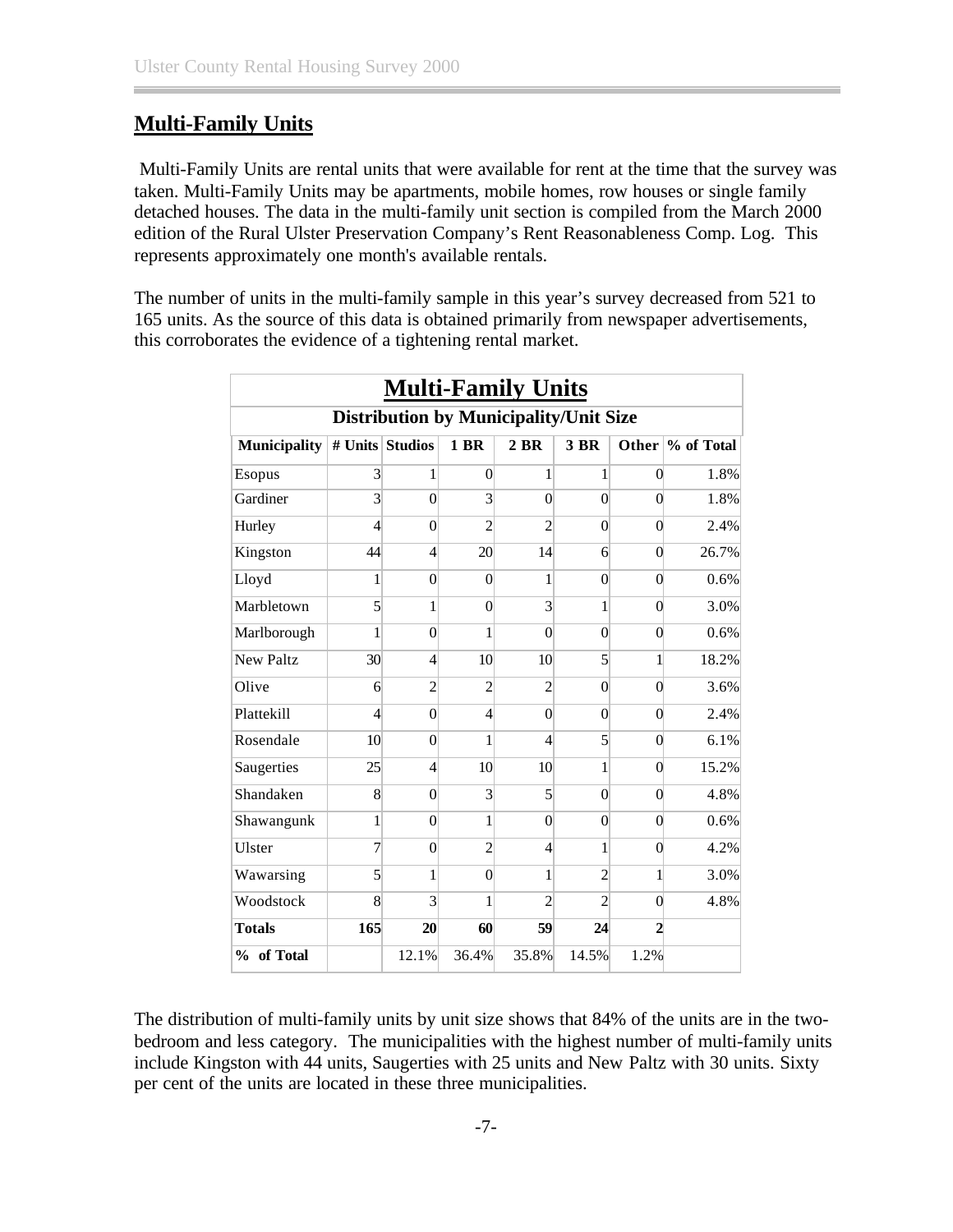| <b>Multi-Family Units</b><br><b>Average Rent by Municipality</b> |       |       |       |        |        |  |  |  |  |  |
|------------------------------------------------------------------|-------|-------|-------|--------|--------|--|--|--|--|--|
|                                                                  |       |       |       |        |        |  |  |  |  |  |
| Esopus                                                           | \$325 |       | \$490 | \$675  |        |  |  |  |  |  |
| Gardiner                                                         |       | \$650 |       |        |        |  |  |  |  |  |
| Hurley                                                           |       | \$500 | \$688 |        |        |  |  |  |  |  |
| Kingston                                                         | \$434 | \$502 | \$600 | \$688  |        |  |  |  |  |  |
| Lloyd                                                            |       |       | \$650 |        |        |  |  |  |  |  |
| Marbletown                                                       | \$370 |       | \$645 | \$750  |        |  |  |  |  |  |
| Marlborough                                                      |       | \$525 |       |        |        |  |  |  |  |  |
| <b>New Paltz</b>                                                 | \$575 | \$638 | \$774 | \$850  | \$1500 |  |  |  |  |  |
| Olive                                                            | \$360 | \$462 | \$613 |        |        |  |  |  |  |  |
| Plattekill                                                       |       | \$538 |       |        |        |  |  |  |  |  |
| Rosendale                                                        |       | \$575 | % 655 | \$694  |        |  |  |  |  |  |
| Saugerties                                                       | \$444 | \$478 | \$613 | \$1000 |        |  |  |  |  |  |
| Shandaken                                                        |       | \$463 | \$710 |        |        |  |  |  |  |  |
| Shawangunk                                                       |       | \$600 |       |        |        |  |  |  |  |  |
| Ulster                                                           |       | \$550 | \$680 | \$600  |        |  |  |  |  |  |
| Wawarsing                                                        | \$350 |       | \$520 | \$695  | \$1300 |  |  |  |  |  |
| Woodstock                                                        | \$400 | \$600 | \$563 | \$1600 |        |  |  |  |  |  |
| <b>Average Rent *</b>                                            | \$439 | \$534 | \$652 | \$861  | \$1400 |  |  |  |  |  |

 \* Average rent was calculated by multiplying the average rent for each municipality/apt. category by the number of units for each municipality/apt.category, totaling these and dividing by the total number of units. This is a weighted average; not simply an average of each municipality's average rents.

Overall, the municipality with the highest average rents for Multi-Family Units is New Paltz, although, not in every size category. According to the calculations, Esopus has the lowest average rents for Multi-Family Units. However, with only three units in the sample, some caution is warranted on the significance of this.

| <b>Multi-Family Units</b>              |       |       |       |       |  |  |  |  |  |  |
|----------------------------------------|-------|-------|-------|-------|--|--|--|--|--|--|
| <b>Average &amp; Median Rents 2000</b> |       |       |       |       |  |  |  |  |  |  |
| 3 BR<br><b>Studios</b><br>2 BR<br>1 RR |       |       |       |       |  |  |  |  |  |  |
| <b>Average Rent</b>                    | \$439 | \$534 | \$652 | \$861 |  |  |  |  |  |  |
| <b>Median Rent</b>                     | \$400 | \$500 | \$625 | \$775 |  |  |  |  |  |  |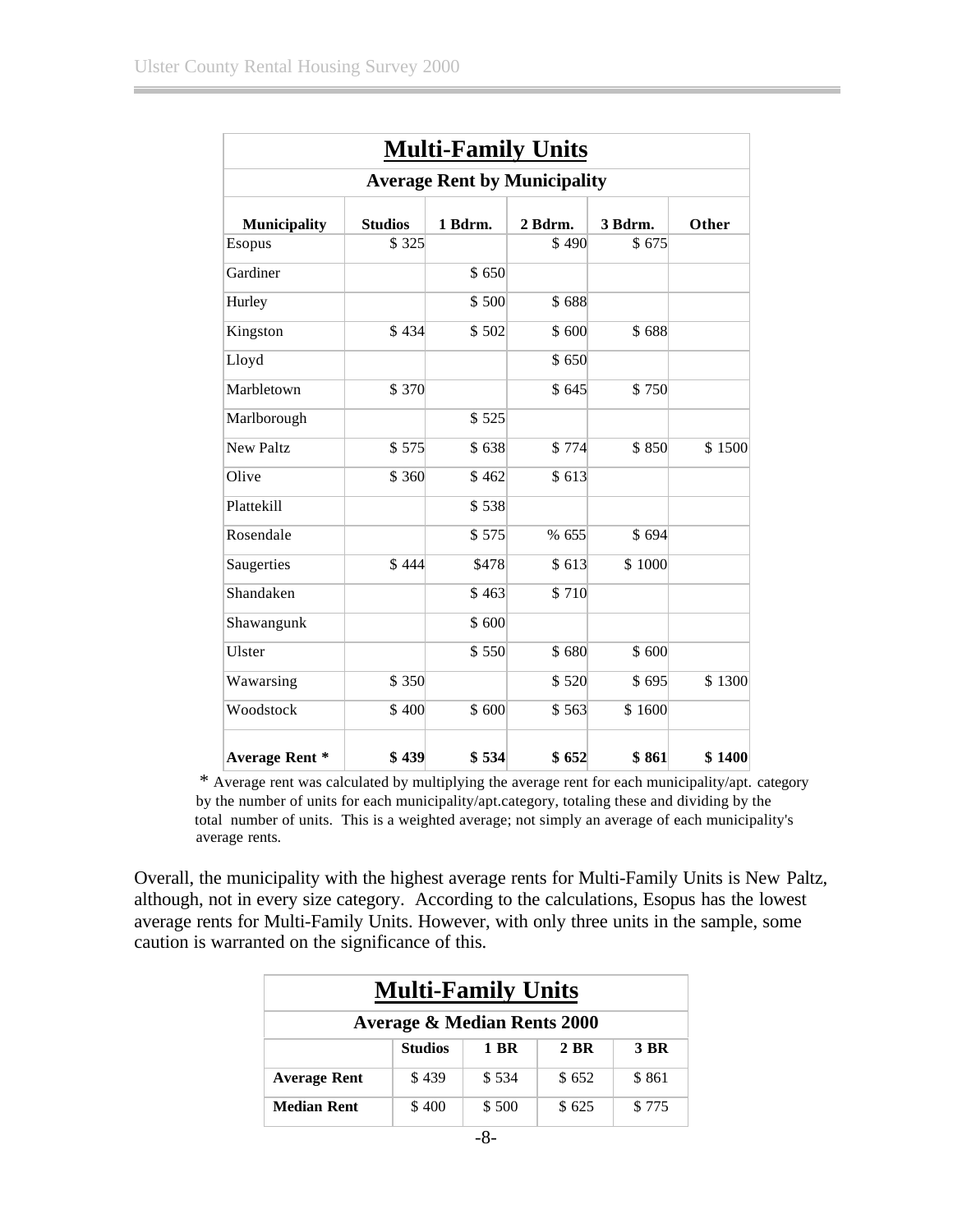

**Two Apartment Multi-Family in New Paltz**

| <b>Multi-Family Units</b> |                                             |                                   |       |         |          |          |  |  |  |  |
|---------------------------|---------------------------------------------|-----------------------------------|-------|---------|----------|----------|--|--|--|--|
| <b>Average Rents</b>      |                                             |                                   |       |         |          |          |  |  |  |  |
| <b>Unit Size</b>          | $\frac{9}{6}$<br><b>Change</b><br>1997-2000 | <b>Income</b><br>Required<br>2000 |       |         |          |          |  |  |  |  |
| <b>Studios</b>            | \$382                                       | \$408                             | \$439 | $+7.6%$ | $+14.9%$ | \$17,560 |  |  |  |  |
| 1 Bedroom                 | \$474                                       | \$501                             | \$534 | $+6.6%$ | $+12.7%$ | \$21,360 |  |  |  |  |
| 2 Bedroom                 | \$604                                       | \$651                             | \$652 | $+0.2%$ | $+7.9%$  | \$26,080 |  |  |  |  |
| 3 Bedroom                 | \$688                                       | \$846                             | \$861 | $+1.8%$ | $+25.1%$ | \$34,440 |  |  |  |  |

Average rent values for the studio and one-bedroom categories increased moderately at 7.6% and 6.6% respectively. The average cost of a two-bedroom unit increased minimally at 0.2%. For a three-bedroom unit, the increase was 1.8%. However, when looked at over a three-year period, these increases become more noteworthy.

Average weekly wage rates in Ulster County increased by only 7.4% between 1990 and 1998, according to the latest available data. Yet the percentage increase in rents for the past three years is more than that for two bedroom units, double that for studio units and more than triple that for three bedroom units. Many multi-family renters have been obliged to devote higher and higher percentages of their income to the payment of rent.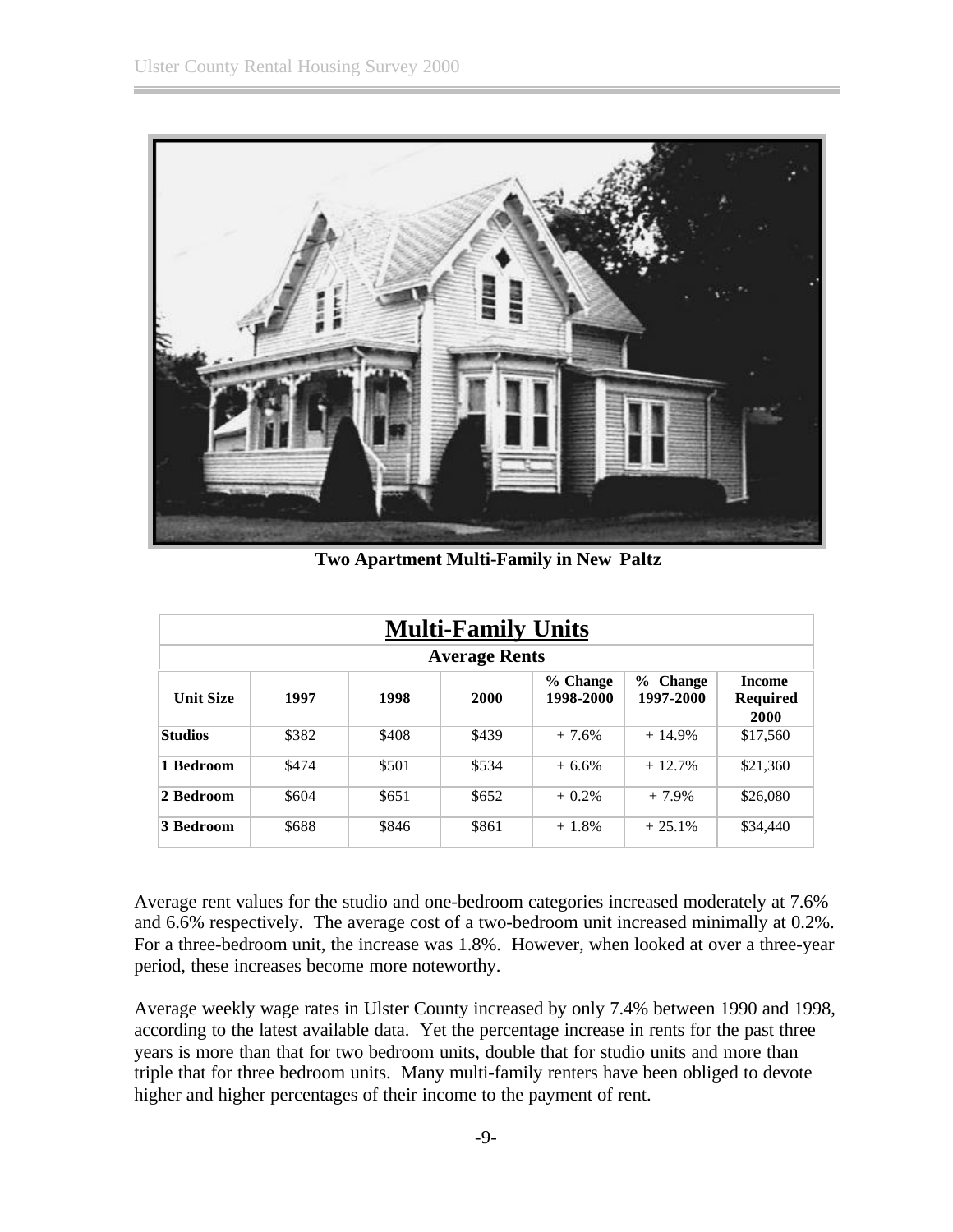#### <span id="page-13-0"></span>**Subsidized Units**

Subsidized Units are those rental units that receive the benefit of any of the various types of governmental support in the construction; purchase or rehabilitation of buildings that will house persons with income limitations. Subsidized Units do not include rental units that are occupied by persons using Section 8 vouchers or certificates.

This list of subsidized housing complexes/buildings is from RUPCO's Subsidized Housing List for 2000 for Ulster County. Rental Survey Questionnaires were sent to subsidized housing providers in order to obtain more detailed information.

There are a number of additions to the Subsidized Units section of the report this year. New construction additions to subsidized housing include Jenny's Garden, a 44-unit complex in the Town of Marlborough for seniors and disabled persons. Jenny's Garden was completed in 1998 and opened in November of that year. Park Heights is a new complex in the Town of Rosendale. Also for seniors and disabled, Park Heights opened in July 1999 and has 40 units. Both complexes are administered by RUPCO.



**Park Heights - Rosendale**

New to this survey are several subsidized buildings that are managed by RUPCO as well. The Stuyvesant Hotel in the City of Kingston accommodates both seniors and disabled persons. The Stuyvesant is unique in the county's subsidized housing inventory in that it is the only one that has units set aside for the homeless or soon to be homeless. Twelve of the 40 units are reserved for that specific purpose.

Other RUPCO buildings now included in this survey are the Arabio Building and the Brede Building in the Village of Saugerties, the Blair Road Building in the Town of Rochester and 134 Hunter St. in the City of Kingston. These four buildings serve to house income limited persons. The Hunter St. Building has one unit set aside for a disabled tenant.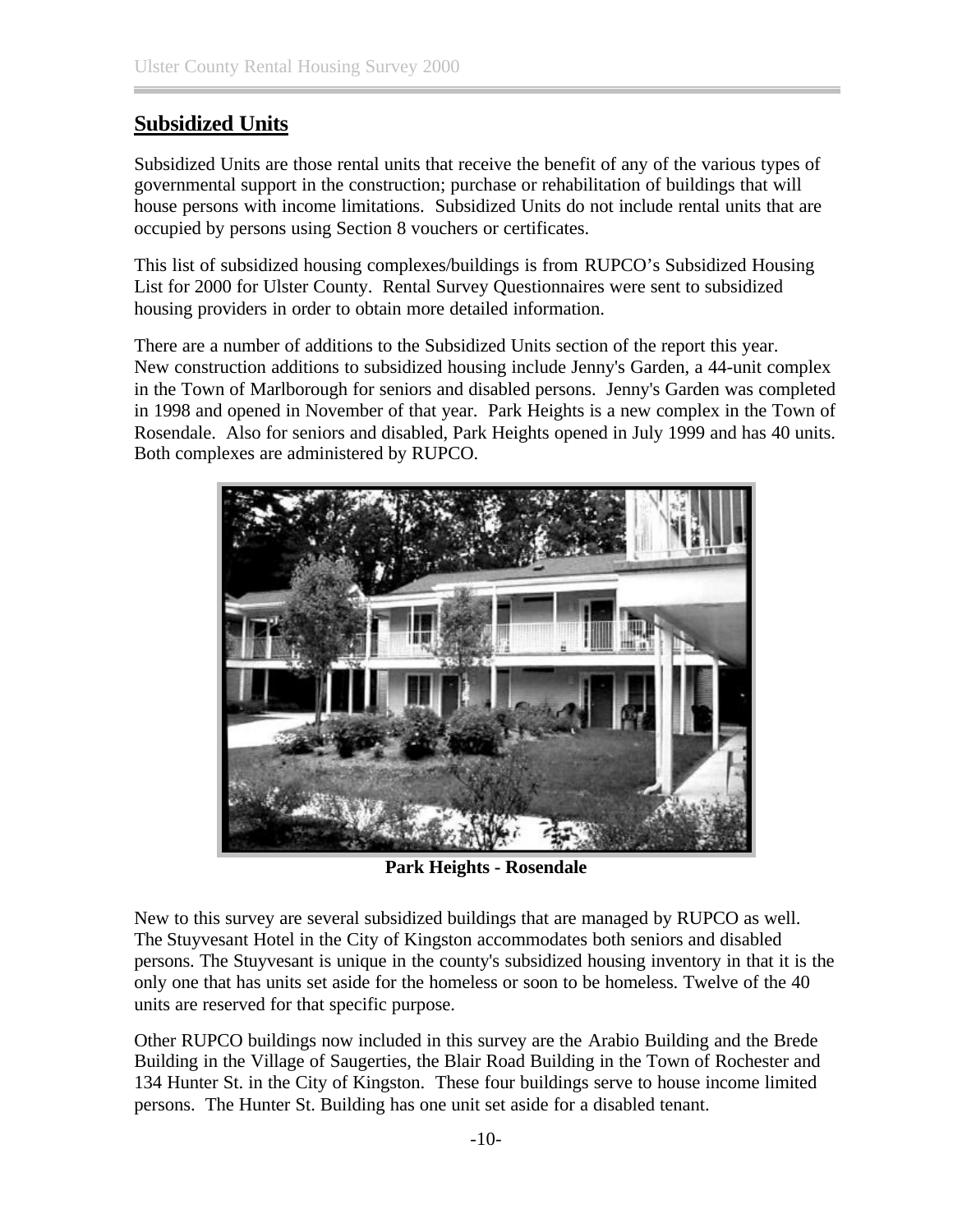| <b>Subsidized Housing</b><br>by Municipality and Unit Type                                                                                                                                                                                                                                                                     |             |                 |                 |                |                |          |              |                     |
|--------------------------------------------------------------------------------------------------------------------------------------------------------------------------------------------------------------------------------------------------------------------------------------------------------------------------------|-------------|-----------------|-----------------|----------------|----------------|----------|--------------|---------------------|
| <b>Complex Name</b>                                                                                                                                                                                                                                                                                                            | <b>Type</b> | <b>Studio</b>   | 1 BR.           | 2 BR           | 3 BR.          | $4 + BR$ | <b>Total</b> | <b>Municipality</b> |
| 134 Hunter St.                                                                                                                                                                                                                                                                                                                 | <b>DV</b>   |                 | $\overline{3}$  | 3              | 1              |          | $\tau$       | Kingston            |
| <b>Broadway East Townhouses</b>                                                                                                                                                                                                                                                                                                | V           | $\overline{3}$  | 11              | 4              | $\overline{4}$ |          | 32           | Kingston            |
| <b>Colonial Addition</b>                                                                                                                                                                                                                                                                                                       | AL          | 32              |                 |                |                |          | 32           | Kingston            |
| <b>Colonial Gardens</b>                                                                                                                                                                                                                                                                                                        | LS          |                 | 10 <sup>l</sup> | 60             | 28             |          | 98           | Kingston            |
| Governor Clinton Apts.                                                                                                                                                                                                                                                                                                         | <b>AL</b>   | 15              | 77              |                |                |          | 92           | Kingston            |
| <b>Rondout Gardens</b>                                                                                                                                                                                                                                                                                                         | <b>DLS</b>  | 42              | 20              | 29             | 24             | 16       | 131          | Kingston            |
| Stuyvesant Charter Apts.                                                                                                                                                                                                                                                                                                       | <b>DLS</b>  |                 | 40              | 80             |                |          | 120          | Kingston            |
| <b>Stuyvesant Hotel</b>                                                                                                                                                                                                                                                                                                        | <b>CHL</b>  |                 | 40              |                |                |          | 40           | Kingston            |
| Wiltwyck Gardens                                                                                                                                                                                                                                                                                                               | AL          | 30 <sup>°</sup> | 30 <sup>l</sup> |                |                |          | 60           | Kingston            |
| Yosman Tower Apts.                                                                                                                                                                                                                                                                                                             | AL          | 70              | 34              |                |                |          | 104          | Kingston            |
| Jenny's Garden                                                                                                                                                                                                                                                                                                                 | <b>CV</b>   |                 | 44              |                |                |          | 44           | Marlborough         |
| <b>Huguenot Park</b>                                                                                                                                                                                                                                                                                                           | <b>AV</b>   |                 | 24              |                |                |          | 24           | <b>New Paltz</b>    |
| Meadowbrook Farms I                                                                                                                                                                                                                                                                                                            | V           |                 | 36              | 64             |                |          | 100          | New Paltz           |
| Meadowbrook Farms II                                                                                                                                                                                                                                                                                                           | DL          |                 | 50              | 8              | $\overline{4}$ |          | 62           | New Paltz           |
| Blair Rd.                                                                                                                                                                                                                                                                                                                      | V           |                 |                 | $\overline{9}$ |                |          | 9            | Rochester           |
| Park Heights                                                                                                                                                                                                                                                                                                                   | <b>CMV</b>  |                 | 40              |                |                |          | 40           | Rosendale           |
| Arabio Building                                                                                                                                                                                                                                                                                                                | V           |                 |                 |                | $\overline{2}$ |          | 2            | Saugerties          |
| <b>Brede Building</b>                                                                                                                                                                                                                                                                                                          | V           |                 | $\vert 4 \vert$ | $\overline{3}$ |                |          | $\tau$       | Saugerties          |
| Hickory Ridge I                                                                                                                                                                                                                                                                                                                | <b>DV</b>   |                 | 32              | 13             | 3              |          | 48           | Saugerties          |
| <b>Saugerties Seniors Housing</b>                                                                                                                                                                                                                                                                                              | <b>AL</b>   | 31              | 31              |                |                |          | 62           | Saugerties          |
| Shandaken Village Apts.                                                                                                                                                                                                                                                                                                        | <b>CLV</b>  |                 | 23              |                |                |          | 23           | Shandaken           |
| Seven Greens                                                                                                                                                                                                                                                                                                                   | AL          | $\mathbf{1}$    | 111             |                |                |          | 112          | Ulster              |
| Canal Lock Apts.                                                                                                                                                                                                                                                                                                               | <b>DV</b>   |                 | 8 <sup>1</sup>  | 31             | 12             |          | 51           | Ellenville          |
| <b>Ellenville Public Housing</b>                                                                                                                                                                                                                                                                                               | DL          |                 | $\overline{4}$  | 15             | 14             |          | 33           | Ellenville          |
| <b>Ellenville Seniors Housing</b>                                                                                                                                                                                                                                                                                              | CL          |                 | 30 <sup>2</sup> |                |                |          | 30           | Ellenville          |
| <b>Woodstock Meadows</b>                                                                                                                                                                                                                                                                                                       | <b>CLV</b>  |                 | 24              |                |                |          | 24           | Woodstock           |
| Total # of Units by Unit Size                                                                                                                                                                                                                                                                                                  |             | 224             | 726             | 329            | 92             | 16       |              | 1387 Ulster County  |
| % of Units by Unit Size                                                                                                                                                                                                                                                                                                        |             | 16.1%           | 52.3%           | 23.7%          | 6.6%           | 1.2%     |              |                     |
| <b>D</b> - Some units set aside for Disabled<br>$L$ - Low Income (< 80% of Median)<br><b>Type Legend</b><br>A - All Seniors<br><b>H</b> - Some units set aside for Homeless<br>$V$ - Very Low Income (< 50% of Median)<br>$C$ - All Seniors & Disabled $S$ - Some units set aside for Seniors<br>$M - < 30\%$ of Median Income |             |                 |                 |                |                |          |              |                     |

Overall, 92.1% of subsidized units have two or less bedrooms. Only 7.9% of the units have three or more bedrooms.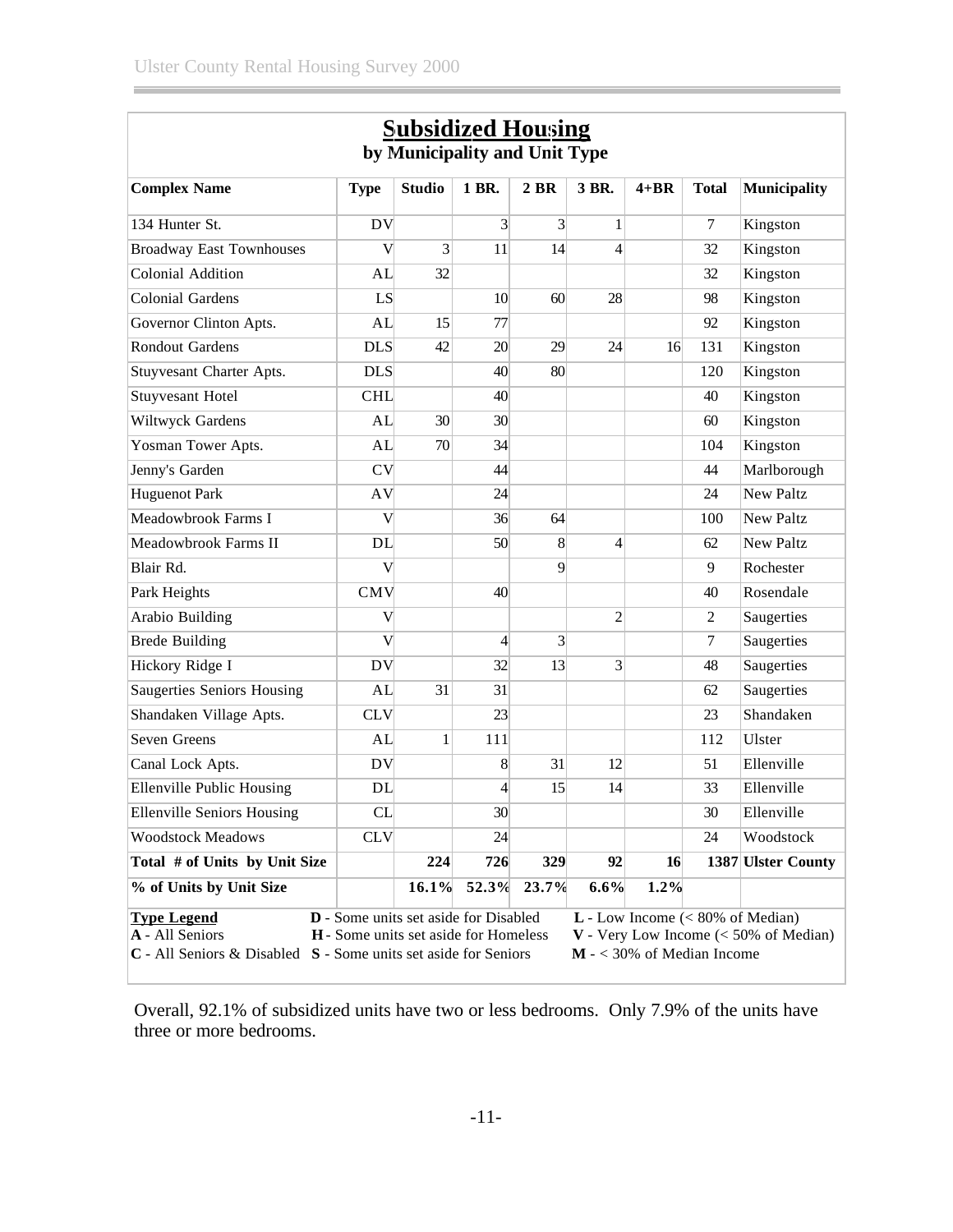| <b>Subsidized Housing</b>                                                                                                      |                                             |     |     |    |    |      |       |  |  |  |  |
|--------------------------------------------------------------------------------------------------------------------------------|---------------------------------------------|-----|-----|----|----|------|-------|--|--|--|--|
| by Targeted Population/Unit Size                                                                                               |                                             |     |     |    |    |      |       |  |  |  |  |
| <b>1 BR</b><br><b>Studio</b><br>2BR<br>3BR<br>$4+ BR$<br><b>Total</b><br>$\frac{0}{0}$<br>of Total<br><b>Target Population</b> |                                             |     |     |    |    |      |       |  |  |  |  |
| Disabled Only                                                                                                                  | $\overline{4}$                              | 24  | 19  | 1  |    | 48   | 3.5%  |  |  |  |  |
| Seniors Only                                                                                                                   | 217                                         | 367 |     |    |    | 584  | 42.1% |  |  |  |  |
| Disabled or Seniors                                                                                                            |                                             | 201 |     |    |    | 201  | 14.5% |  |  |  |  |
| Income Limited                                                                                                                 | 3<br>134<br>310<br>91<br>16<br>554<br>39.9% |     |     |    |    |      |       |  |  |  |  |
| Total # Units                                                                                                                  | 224                                         | 726 | 329 | 92 | 16 | 1387 |       |  |  |  |  |

Senior only units comprise 61.5% of the small units (less than two bedrooms.) Overall, senior and disabled units account for 60.1 % of the total number of subsidized units.



**Yosman Tower Apartments - Kingston**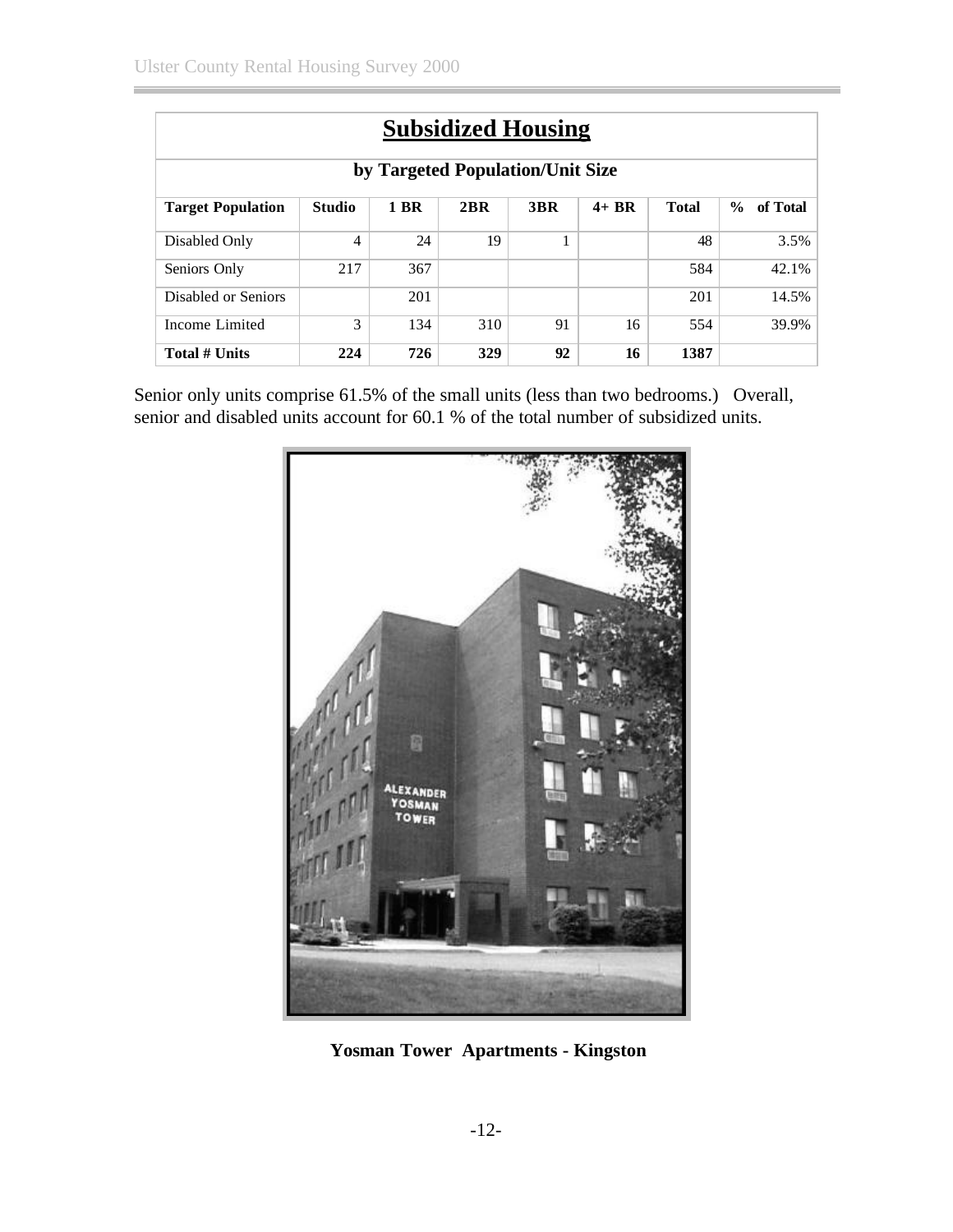| <b>Subsidized Housing</b> |                                          |            |                  |               |                           |  |  |  |  |  |  |
|---------------------------|------------------------------------------|------------|------------------|---------------|---------------------------|--|--|--|--|--|--|
|                           | <b>Distribution of Units by Location</b> |            |                  |               |                           |  |  |  |  |  |  |
| <b>Municipality</b>       | of Units<br>#                            | % of Total | Municipality     | of Units<br># | of Total<br>$\frac{0}{0}$ |  |  |  |  |  |  |
| Kingston                  | 716                                      | 51.6%      | Saugerties       | 119           | 8.6%                      |  |  |  |  |  |  |
| Marlborough               | 44                                       | 3.2%       | Shandaken        | 23            | 1.7%                      |  |  |  |  |  |  |
| New Paltz                 | 186                                      | 13.4%      | Ulster           | 112           | 8.1%                      |  |  |  |  |  |  |
| Rochester                 | 9                                        | 0.6%       | Ellenville       | 114           | 8.2%                      |  |  |  |  |  |  |
| Rosendale                 | 40                                       | 2.9%       | Woodstock        | 24            | $1.7\%$                   |  |  |  |  |  |  |
|                           |                                          |            | Total 1387 Units |               |                           |  |  |  |  |  |  |

The majority of subsidized units are located in the City of Kingston. In total, 89.9% of the units are concentrated in four municipalities: Kingston, New Paltz, Saugerties and Ulster.



**Meadowbrook Farms - New Paltz**

Vacancy rates for subsidized units are near zero with 5 of 1387 units vacant at the time of the survey. This gives a vacancy rate overall of  $0.36\%$ .

Of the 26 subsidized entities, two have no wait, four have a wait of between 3 months and 1 year, three have a wait of between 1 and 2 years, seven have a 2 to 3 year wait and 2 have waiting times of between 3 to 5 years. Eight did not report waiting time information.

 Kingston Housing Authority, which administers nearly one third of all subsidized units in the county, declined to disclose waiting time as "it is difficult to predict and (they) do not want to discourage applicants." KHA added, "senior waiting times tend to be much shorter than family waiting times."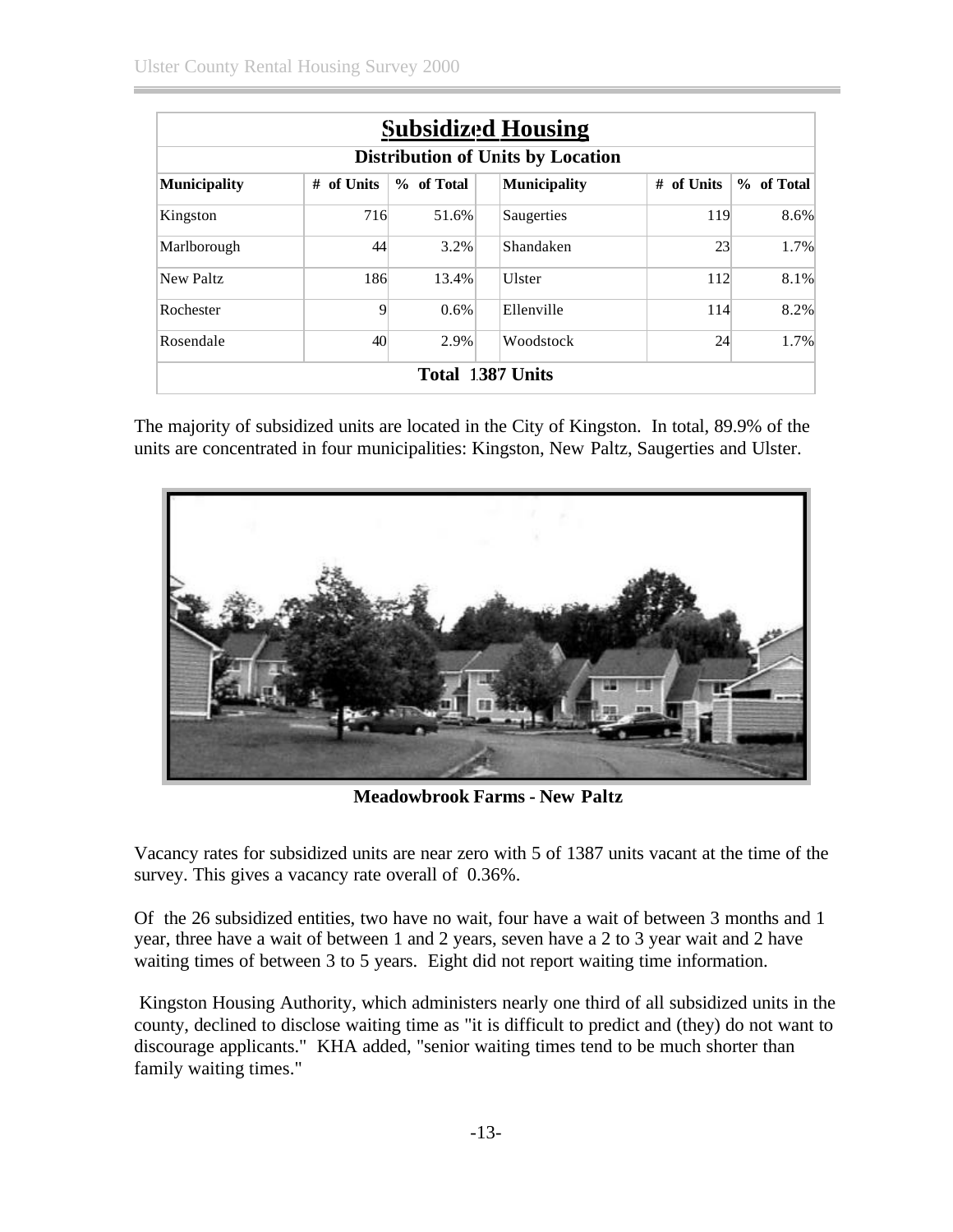#### <span id="page-17-0"></span>**Comments**

From the information provided by this year's survey, one inference that may be drawn is that there is a call for additional rental housing in Ulster County. The overall vacancy rate is far below the time-honored parameter of 5%. In more than three-quarters of non-subsidized apartment complexes surveyed, there are no vacancies. A majority of apartment complexes surveyed do not keep waiting lists, having found that this is unnecessary. Vacancies are filled quickly by word of mouth alone.

For subsidized housing, vacancy rates are virtually zero (0.36%.) Waiting lists are extensive and in quite a few instances the waiting time information is unavailable. When a public housing authority will not release waiting time information because it "does not want to discourage applicants," it is apparent that there is a need for more housing.

Average rents have appreciated between 4.6 % and 25.1% for the period 1997 to 2000. Inflation for that same interval, according to the Consumer Price Index, was 6.7%. In real dollars then, some rent increases have not even kept up with inflation, while others have exceeded it (see chart below.)



The pressure of the rental market not withstanding, the increases in average rents have not been sufficient to initiate new construction of apartments as evidenced by the paucity of such. The demand for rental units however, has triggered conversions of single family residences to multi-family apartments.

Conversion brings its own issues to the fore; parking, population density, noise, demographic change. In the Village of New Paltz, conversion concerns have initiated discussions with SUNY New Paltz with regard to rental housing shortages. The Village of Ellenville has recently amended their zoning statute restricting the location of multi-family units due to the number of conversions.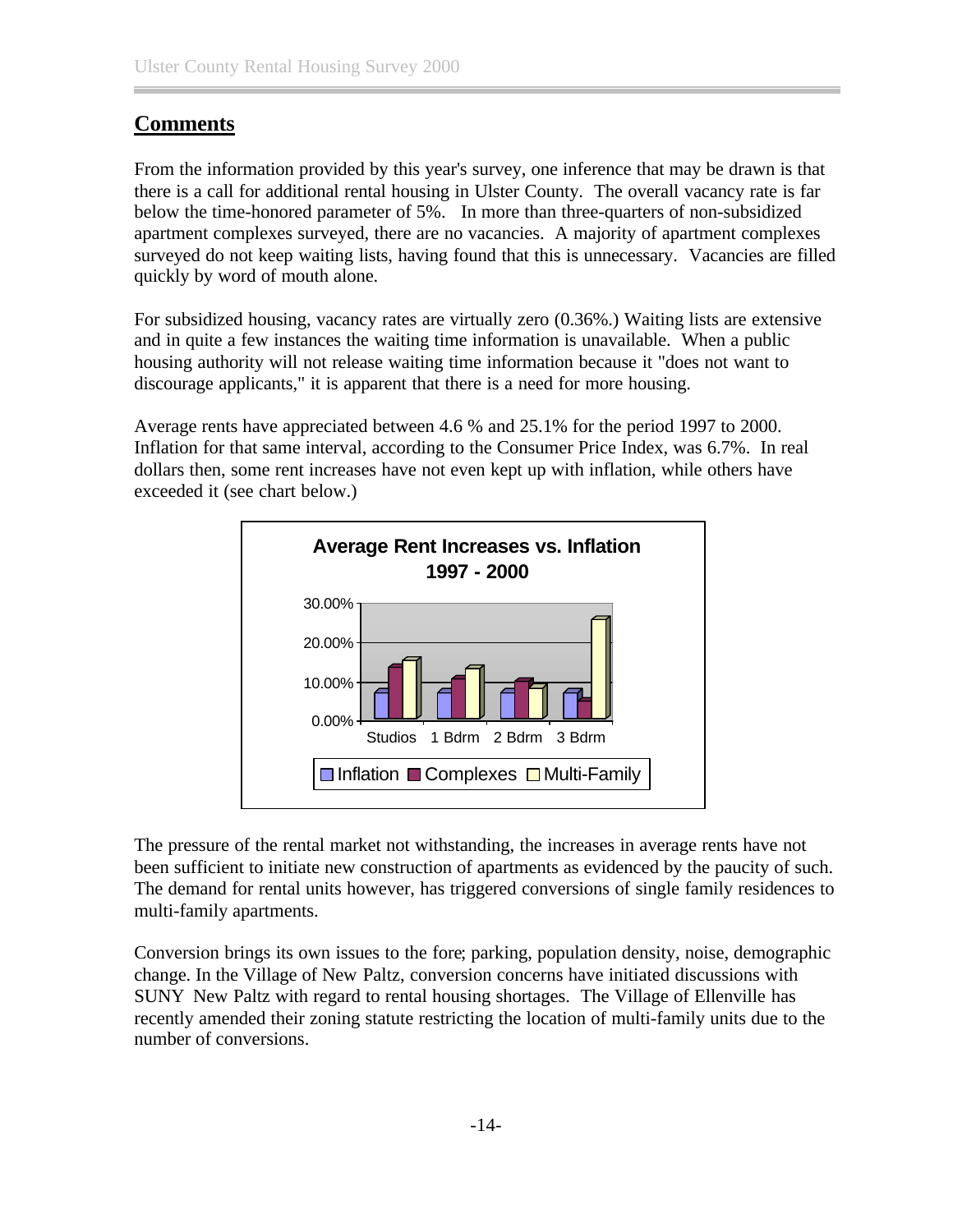The distribution of rental housing currently shows a propensity toward the more urbanized areas of the county (see tables pp. 3, 7.) Factors such as infrastructure and available transportation influence these locality preferences. Given the tight rental market, increasing rents, and decisions to provide commuter transit service to more rural areas of the county, it is to be expected that where permitted by local zoning, conversion to multi-family rental units may occur in more outlying areas.

The previous two surveys presented data that suggested that the housing cost burden, particularly, the affordability of rental housing, is a concern that warrants the notice of policymakers in Ulster County. The data from this year's survey reinforce that concern yet again.

The United States Department of Housing and Urban Development increased Fair Market Rents for Ulster County by only 0.18% in 2000. Fair Market Rents for the period 1997 - 2000 increased a mere 2.6%. However, apartment complex and multi-family rental rates in the County increased between 4.6% and 25.1 % during that same time.

Of greater significance is the fact that wage increases have also failed to match rent increases. This is evidenced by only a 7.4% increase in the average weekly wage for the County for the eight-year period from 1990 to 1998, containing the latest available data. However, rents have climbed in the range of 4.6% to 25.1% in just the three-year period between 1997 and 2000. It is apparent that those seeking affordable rental housing cannot preserve the status quo when wage increases do not keep pace with housing costs.

Low-income wage earners, single-earner households, the elderly and entry-level workers will have difficulty finding affordable housing or remaining in their current housing situation. The ramifications from an economic development standpoint may include employers struggling to fill entry-level positions or keeping those employees that they now have.

> *'Mid pleasures and palaces though we may roam. Be it ever so humble, there's no place like home;*

> > *J. Howard Payne 1792-1852*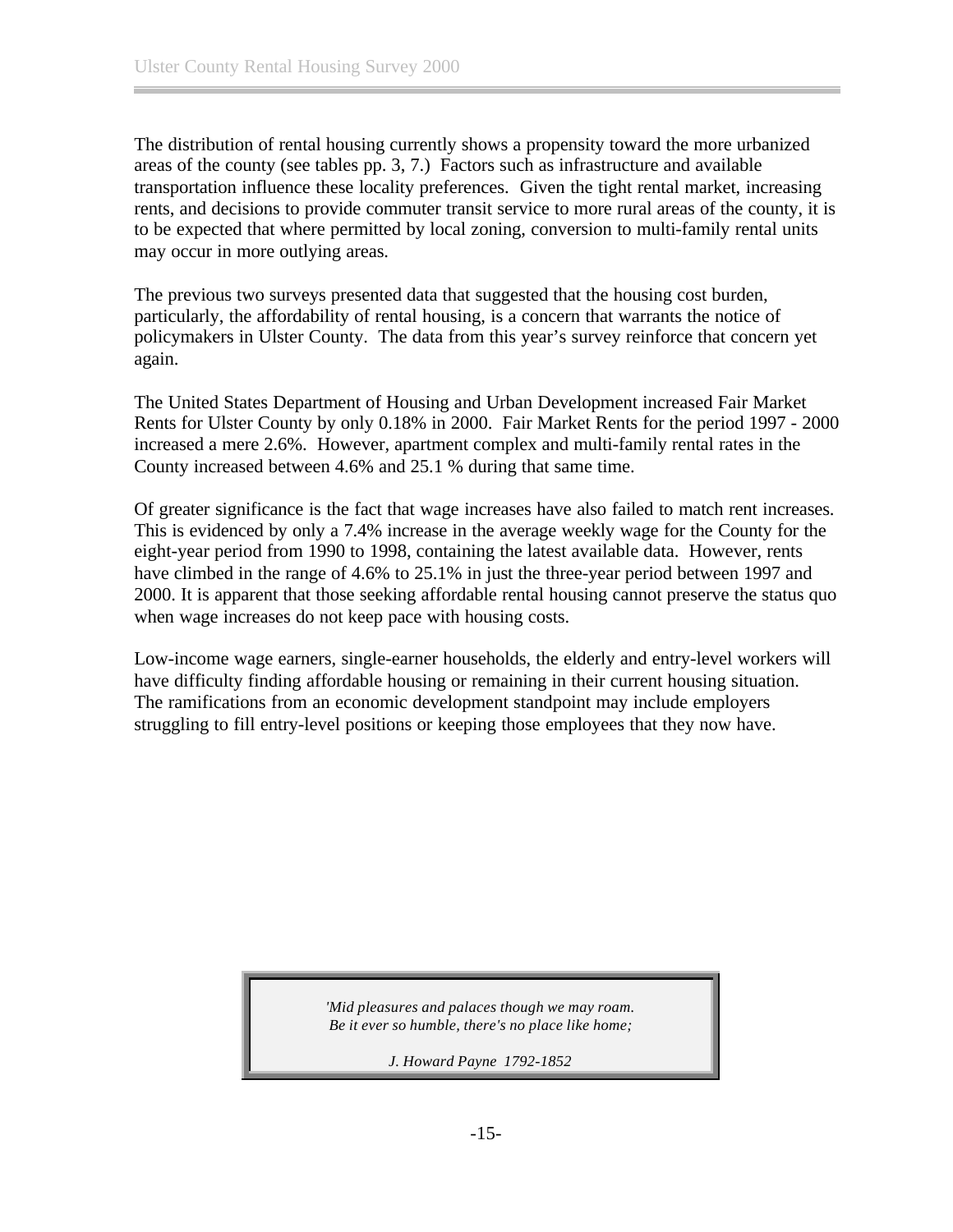# <span id="page-19-0"></span>**Appendix**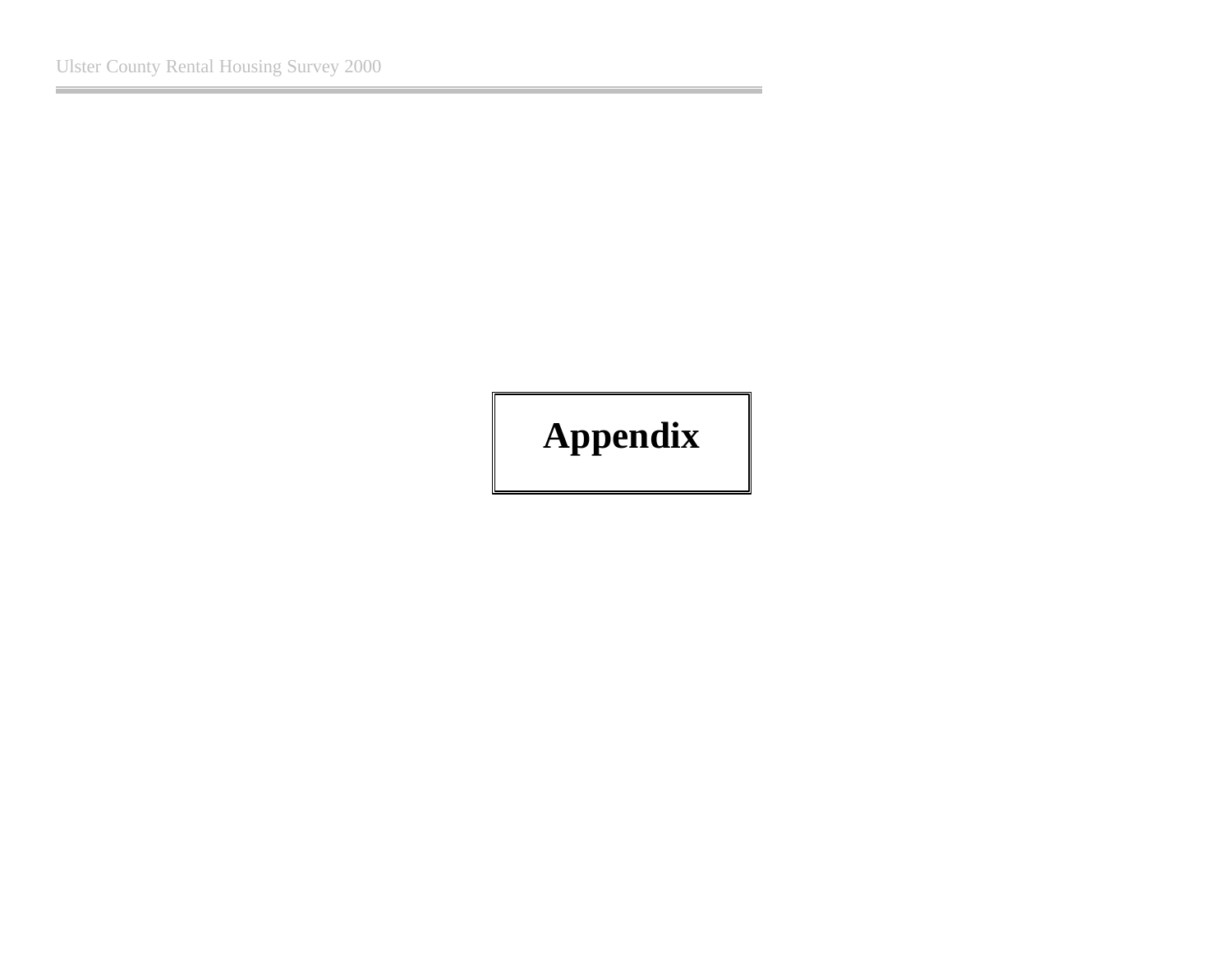# **Apartment Complex List**

#### **Non-Subsidized Complexes Responding to the Survey**

#### **Complex Name Municipality Complex Name Municipality**

| Broadway East Townhouses           | Kingston   | COIONIAL ATTIS ADALIMENTS         | New Pallz         |
|------------------------------------|------------|-----------------------------------|-------------------|
| <b>Colonial Hills Apartments</b>   | Kingston   | Mulberry Square                   | New Paltz         |
| Colonial Hill Village Apartments   | Kingston   | Paltz Commons                     | New Paltz         |
| Dutch Village Apartments           | Kingston   | Riverside Apartments              | New Paltz         |
| <b>Fairview Garden Apartments</b>  | Kingston   | Southside Terrace Apartments      | New Paltz         |
| Franklin Apartments                | Kingston   | <b>Turtle Rock Apartments</b>     | New Paltz         |
| Hudson Valley Landing              | Kingston   | <b>Windsor Court Apartments</b>   | New Paltz         |
| Old Freeman Building Apartments    | Kingston   | Elliot Arms                       | Plattekill        |
| St. James Apartments               | Kingston   | Nova Valley Apartments            | Plattekill        |
| Stony Run Apartments               | Kingston   | <b>Taramar Estates</b>            | Plattekill        |
| <b>Black Creek Apartments</b>      | Esopus     | <b>Woodcrest Apartments</b>       | Plattekill        |
| Lakeshore Villas                   | Esopus     | Cottekill Village Apartments      | Rosendale         |
| Gardiner Townhouse Condominiums    | Gardiner   | <b>Barclay Heights Apartments</b> | <b>Saugerties</b> |
| Brookside Apartments               | Lloyd      | <b>Hickory Ridge Apartments</b>   | <b>Saugerties</b> |
| <b>Elting Apartments</b>           | Lloyd      | Skyline Woods Apartments          | Saugerties        |
| Village Apartments I               | Lloyd      | Shandaken Village Apartments      | Shandaken         |
| Village Apartments II              | Lloyd      | Skyrise Apartments                | Shandaken         |
| Welch Arms I                       | Lloyd      | Lake Katrine Apartments           | Ulster            |
| Welch Arms II                      | Lloyd      | Seven Greens                      | Ulster            |
| <b>Woodland Country Apartments</b> | Marbletown | Skytop Village Apartments         | Ulster            |
| Marlboro Efficiencies              | Marlboro   | Canal Lock Apartments             | Wawarsing         |
|                                    |            |                                   |                   |

| <b>Broadway East Townhouses</b>   | Kingston   | <b>Colonial Arms Apartments</b>   | New Paltz            |
|-----------------------------------|------------|-----------------------------------|----------------------|
| <b>Colonial Hills Apartments</b>  | Kingston   | Mulberry Square                   | New Paltz            |
| Colonial Hill Village Apartments  | Kingston   | Paltz Commons                     | New Paltz            |
| Dutch Village Apartments          | Kingston   | Riverside Apartments              | New Paltz            |
| <b>Fairview Garden Apartments</b> | Kingston   | Southside Terrace Apartments      | New Paltz            |
| Franklin Apartments               | Kingston   | <b>Turtle Rock Apartments</b>     | New Paltz            |
| Hudson Valley Landing             | Kingston   | Windsor Court Apartments          | New Paltz            |
| Old Freeman Building Apartments   | Kingston   | Elliot Arms                       | Plattekill           |
| St. James Apartments              | Kingston   | Nova Valley Apartments            | Plattekill           |
| Stony Run Apartments              | Kingston   | <b>Taramar Estates</b>            | Plattekill           |
| <b>Black Creek Apartments</b>     | Esopus     | <b>Woodcrest Apartments</b>       | Plattekill           |
| Lakeshore Villas                  | Esopus     | Cottekill Village Apartments      | Rosendale            |
| Gardiner Townhouse Condominiums   | Gardiner   | <b>Barclay Heights Apartments</b> | Saugerties           |
| <b>Brookside Apartments</b>       | Lloyd      | <b>Hickory Ridge Apartments</b>   | Saugerties           |
| <b>Elting Apartments</b>          | Lloyd      | Skyline Woods Apartments          | Saugerties           |
| Village Apartments I              | Lloyd      | Shandaken Village Apartments      | Shandaken            |
| Village Apartments II             | Lloyd      | Skyrise Apartments                | Shandaken            |
| Welch Arms I                      | Lloyd      | Lake Katrine Apartments           | Ulster               |
| Welch Arms II                     | Lloyd      | Seven Greens                      | Ulster               |
| Woodland Country Apartments       | Marbletown | Skytop Village Apartments         | Ulster               |
| Marlboro Efficiencies             | Marlboro   | <b>Canal Lock Apartments</b>      | Wawarsing/Ellenville |
|                                   |            |                                   |                      |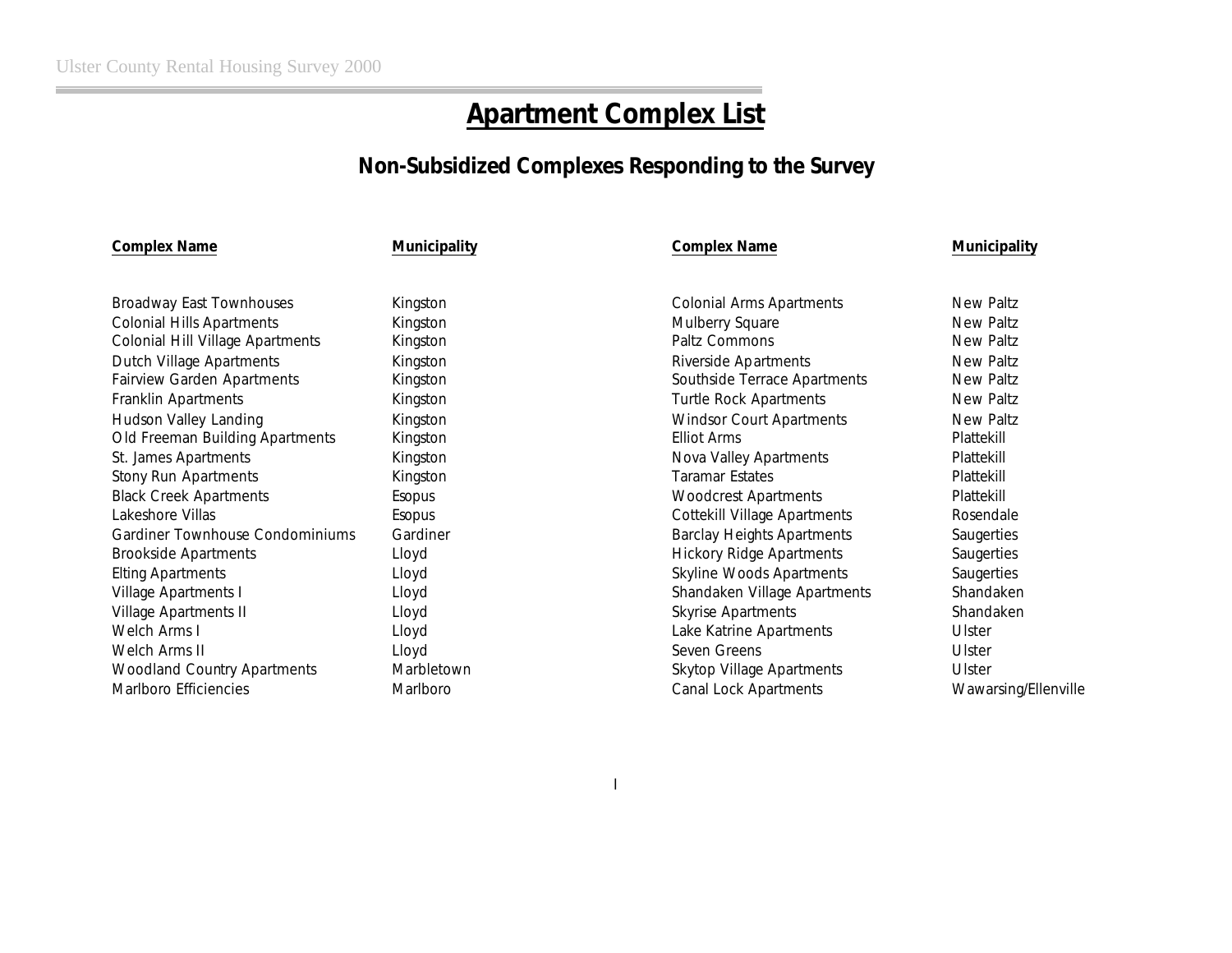# **Apartment Complex List**

# **Non-Subsidized Complexes Failing to Respond to the Survey**

| <b>Complex/Owner Name</b>          | Municipality         |
|------------------------------------|----------------------|
|                                    |                      |
| <b>Chestnut Mansion Apartments</b> | Kingston             |
| Cloverleaf Realty, Inc.            | Kingston             |
| <b>Fairmont Apartments</b>         | Kingston             |
| Harder Bros., Inc.                 | Kingston             |
| Lucas Avenue Corner                | Kingston             |
| Park View Terrace                  | Kingston             |
| <b>Willow Manor</b>                | Kingston             |
| <b>Rifton Terrace</b>              | Esopus               |
| Williams Ventura 6                 | Esopus               |
| Fini Del Mondo Co.                 | Hurley               |
| LBT Corp.                          | Hurley               |
| <b>SPM Associates</b>              | Hurley               |
| Applewood Property Mgmt.           | Lloyd                |
| <b>Orchard Heights</b>             | Lloyd                |
| Valley View Apartments             | Marbletown           |
| Casa Bianca Apartments             | Plattekill           |
| Betterton's River Rd. Apartments   | Rosendale            |
| East Bridge St. Assoc. LLC         | Saugerties           |
| Hudson Valley Apartments           | Shawangunk           |
| Neighborhood Apt. Corp.            | Ulster               |
| Sunset Garden Apartments           | Ulster               |
| Ashil Fllenville LLC               | Wawarsing/Ellenville |
| Country Club Arms                  | Wawarsing/Ellenville |
| <b>Ellenville Apartments</b>       | Wawarsing/Ellenville |
|                                    |                      |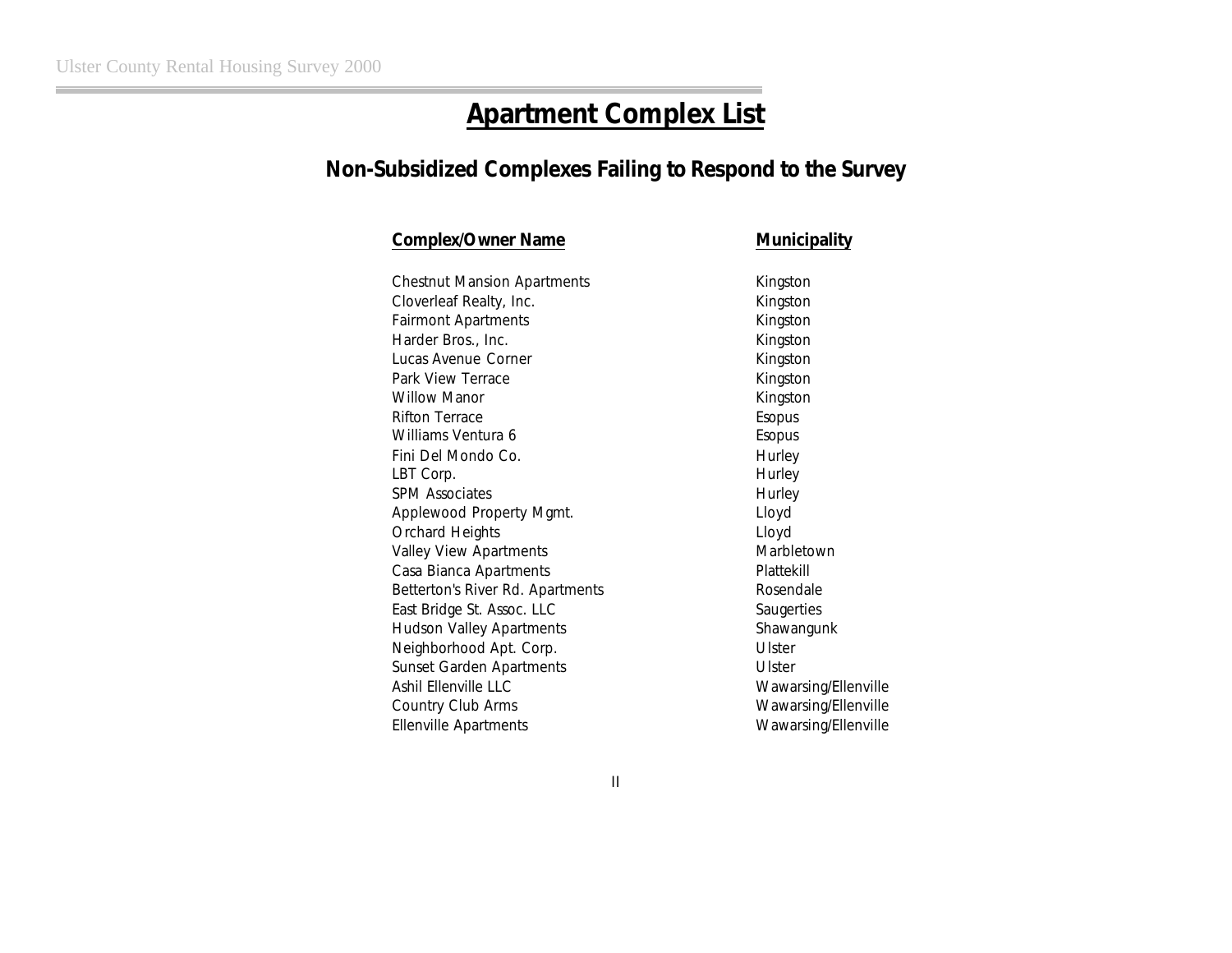| <b>Non-Subsidized Apartment Complex Survey Responses</b> |              |                |                |           |       |                |           |    |           |                                                        |                           |                  |
|----------------------------------------------------------|--------------|----------------|----------------|-----------|-------|----------------|-----------|----|-----------|--------------------------------------------------------|---------------------------|------------------|
| by Municipality                                          |              |                |                |           |       |                |           |    |           |                                                        |                           |                  |
|                                                          | <b>Total</b> |                | <b>Studios</b> | 1 Bedroom |       |                | 2 Bedroom |    | 3 Bedroom |                                                        |                           | Total            |
| <b>Municipality/Complex</b>                              | <b>Units</b> | #              | Rent           | #         | Rent  | #              | Rent      | #  | Rent      | Other                                                  | <b>Utilities Included</b> | Vacant           |
| <b>City of Kingston</b>                                  |              |                |                |           |       |                |           |    |           |                                                        |                           |                  |
| <b>Broadway East</b>                                     | 90           | 5              | \$400          | 9         | \$440 | 56             | \$525     | 20 | \$625     |                                                        | H, HW, E, G, W, S         | 20               |
| Colonial Hills Apts.                                     | 36           |                |                | 12        | \$675 | 24             | \$875     |    |           |                                                        | H, HW, G, W, S            | $\overline{0}$   |
| Colonial Village Apts.                                   | 98           |                |                | 90        | \$650 | 8              | \$775     |    |           |                                                        | H,HW, W, S                | $\mathbf{1}$     |
| Dutch Village Apts.*                                     | 130          |                |                | 52        | \$560 | 65             | \$695     |    |           | 13 2BR Apt w/Den \$735                                 | HW, W, S                  | $\overline{2}$   |
| Fairview Garden Apts.*                                   | 152          |                |                | 116       | \$585 | 36             | \$695     |    |           |                                                        | W, S                      | 10               |
| Franklin Apartments                                      | 16           | 3              | \$390          | 6         | \$420 | $\overline{7}$ | \$550     |    |           |                                                        | HW, W, S                  | $\mathbf 0$      |
| Hudson Valley Landing                                    | 66           |                |                |           |       | 66             | \$625     |    |           |                                                        | None                      | $\overline{0}$   |
| Old Freeman Bldg. Apts                                   | 14           | $\overline{2}$ | \$425          | 11        | \$550 | $\mathbf{1}$   | \$650     |    |           |                                                        | None                      | $\boldsymbol{0}$ |
| St. James Apts.                                          | 15           | 5              | \$ 365         | 5         | \$465 | 5              | \$580     |    |           |                                                        | H, HW, W, S               | $\boldsymbol{0}$ |
| Stony Run Apts.                                          | 267          |                |                | 65        | \$604 | 134            | \$754     | 28 | \$892     | 1BR Apt w/Den \$690<br>15<br>2BR Apt w/Den \$831<br>25 | H, HW, G, W, S            | $\overline{2}$   |
| <b>Town of Esopus</b>                                    |              |                |                |           |       |                |           |    |           |                                                        |                           |                  |
| Black Creek Apts.                                        | 54           | 6              | \$425          | 26        | \$550 | 22             | \$625     |    |           |                                                        | W, S                      | $\boldsymbol{0}$ |
| Lakeshore Villas                                         | 152          |                |                | 72        | \$750 | 80             | \$925     |    |           |                                                        | H, HW, G, W, S            | $\mathbf{1}$     |
| <b>Town of Gardiner</b>                                  |              |                |                |           |       |                |           |    |           |                                                        |                           |                  |
| <b>Gardiner Townhouses</b>                               | 19           | 1              | \$375          | 5         | \$480 | 5              | \$670     | 8  | \$700     |                                                        | W, S                      | $\boldsymbol{0}$ |
| <b>Town of Lloyd</b>                                     |              |                |                |           |       |                |           |    |           |                                                        |                           |                  |
| Brookside Apts.                                          | 19           |                |                | 3         | \$575 | 16             | \$750     |    |           |                                                        | H, HW, W, S               | $\boldsymbol{0}$ |
| Elting Apts.                                             | 10           |                |                | 10        | \$550 |                |           |    |           |                                                        | W, S                      | $\boldsymbol{0}$ |
| Village Apts. I                                          | 13           |                |                | 13        | \$560 |                |           |    |           |                                                        | H, HW, G, W, S            | $\boldsymbol{0}$ |
| Village Apts. II                                         | 8            |                |                | 4         | \$575 | $\overline{4}$ | \$665     |    |           |                                                        | H, HW, G, W, S            | $\boldsymbol{0}$ |
| Welch Arms I                                             | 20           |                |                | 20        | \$450 |                |           |    |           |                                                        | W, S                      | $\overline{0}$   |
| Welch Arms II                                            | 6            | 1              | \$475          | 5         | \$550 |                |           |    |           |                                                        | H, HW, W, S               | $\overline{0}$   |
| Town of Marbletown<br><b>Woodland Country Apts</b>       | 46           |                |                | 16        | \$515 | 22             | \$650     | 8  | \$725     |                                                        | W, S                      | $\boldsymbol{0}$ |
| Town of Marlborough                                      |              |                |                |           |       |                |           |    |           |                                                        |                           |                  |
| Marlboro Efficiencies                                    | 17           | 17             | \$650          |           |       |                |           |    |           |                                                        | H, HW, E, W, S            | 3                |

\* Has 2 apartments set aside for handicapped persons **Utilities Key: H** - Heat, **HW** - Hot Water, **E** - Electric,

III **G** - Gas, **W** - Water, **S** - Sewer, **C** - Cable